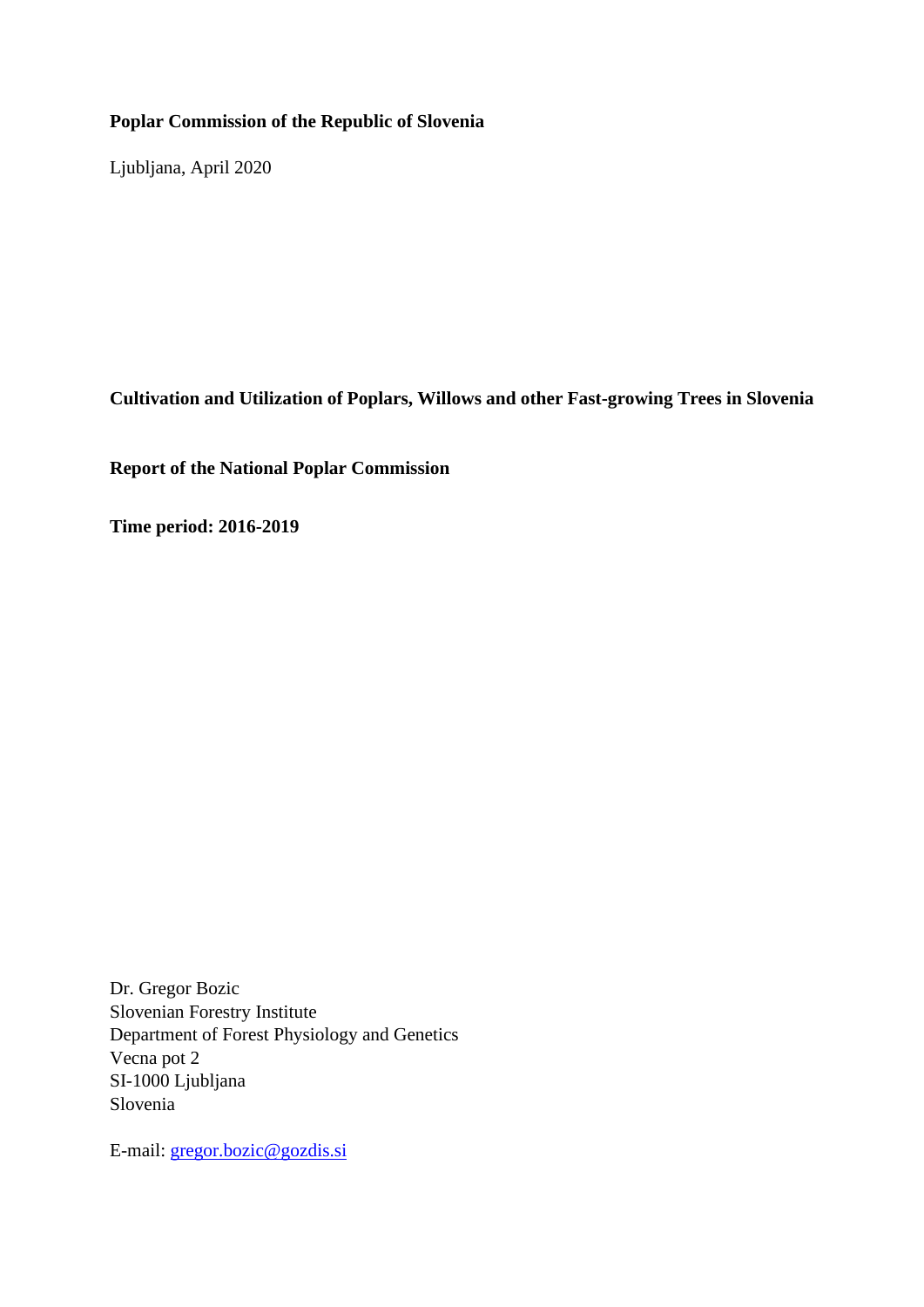### **I. POLICY AND LEGAL FRAMEWORK**

Slovenia is one of the most forested countries in Europe with 1,177,244 ha of all forests covering 58.1% of its territory (SFS Forest Annual Report, 2019). Site conditions are favorable mainly for the development of the high forest. 70 % of forests are situated within the natural distribution area of predominantly beech, fir-beech and beech-oak sites with high production capacity. The forestry sector and forest management are based on sustainable, close-to-nature principles. Clearcutting has been forbidden by law since 1947. Natural regeneration is supported in all forests. At present, the non-native tree species are less current in Slovenia, although they were introduced to a larger extent between the two world wars due to their fastgrowth and high wood quality (Wraber 1951). Compared to forests in most EU countries, the semi-natural forests in Slovenia are well-preserved since sustainable, co-natural, and multifunctional management has been traditionally and legally incorporated into forestry practice.

Forest management planning is prepared for all forests regardless of the ownership by forest authorities and approved by the Ministry for Agriculture, Forestry and Food. The allowable cut is determined with forest management plans. Before taking on harvesting activities, permission from the regional unit of the Slovenia Forest Service must be obtained. The local forester of the Slovenia Forest Service regional unit also marks the trees in the forest for felling and provides forest owners with harvesting guidelines.

In no forest the stump removal is allowed except due to infrastructure demands; also no fertilization and no liming to increase yield in compensation for nutrient extraction and reestablishment of natural biogeochemical cycles are allowed. No forest machinery has been used in forests for soil preparation. Some clearing of ground vegetation cover is done manually in case of artificial regeneration of forests with planting in a few restricted cases. Forestry machinery for soil preparation is only used when decided to change forests into some other land use.

Approximately 30 different non-native tree species in total are currently present in Slovenian forests (Brus et al., 2017). Some were introduced with planting or establishing forest plantations on arable land or used for afforestation purposes. The growing stock of the non-native tree species is 0.99% of the total growing stock of forests in Slovenia (Kutnar and Pisek, 2013). According to Brus et al. (2017), black locust with 0.602% of the total forest growing stock has the largest share among them; while black walnut with  $\langle 0.001\%$  of the total forest growing stock is one of the less frequent species. According to the data calculated in the base of forest stands of the Forest Information System of the Slovenia Forest Service (2019), where the growing stock of the analyzed fast-growing tree species is equal or higher than  $1 \text{ m}^3$ , has shown that all stands with European black poplar, white poplar, and native willows cover 2.23%, and with aspen 4.57% of the total forest area, respectively. Stands with the black locust and black walnut cover  $5.16\%$  and  $\langle 0.01\%$  of the total forest area, respectively. The possibility of the non-native species introduction is clearly limited by the national and EU legislation and international biodiversity-related agreements. Common rotation lengths for native poplars, willows tree species in Slovenia forest is 60 years, whereas for other forest tree species it is 100–140 years.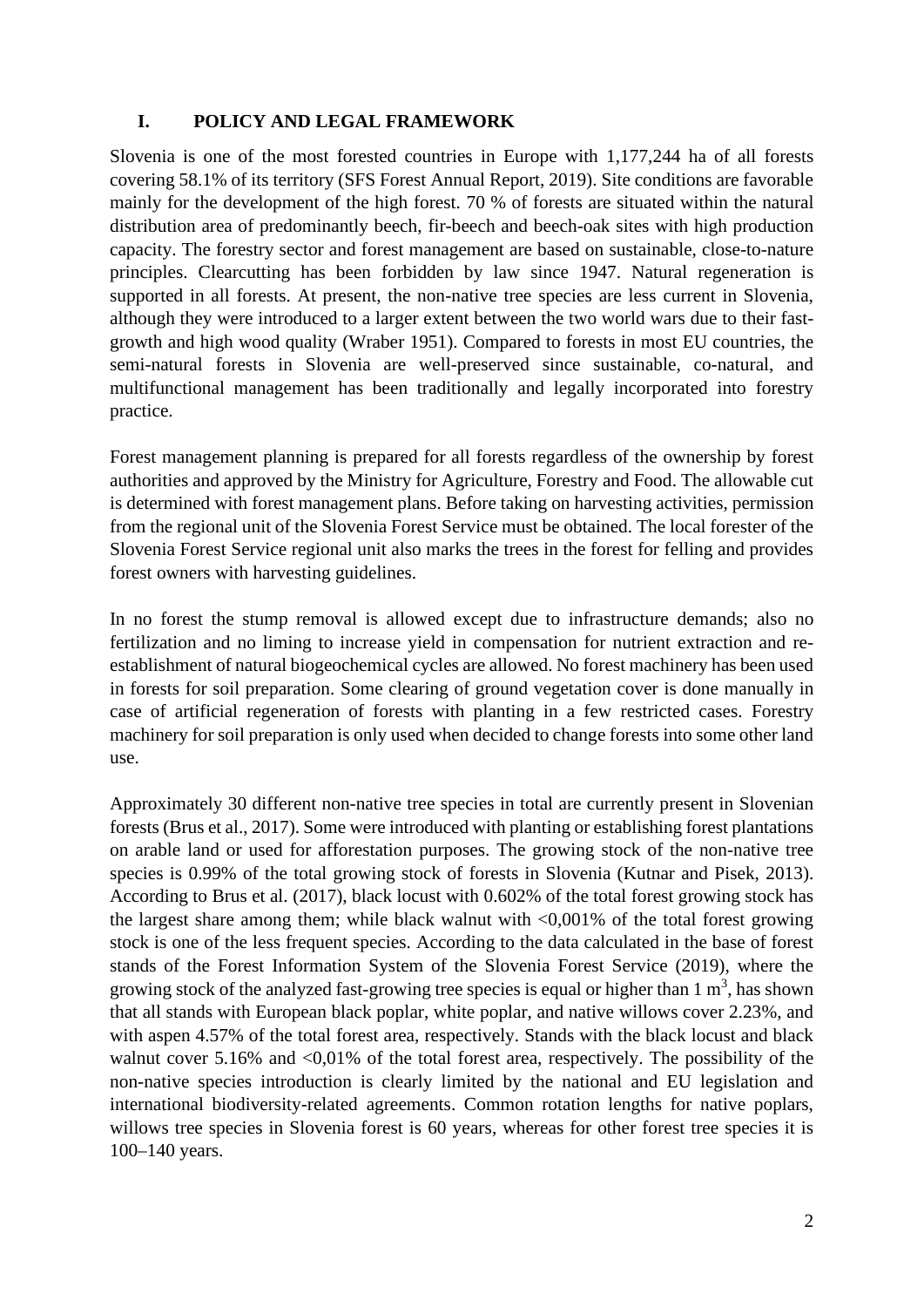No well-developed poplar, willow, black locust or black walnut timber-based industries exist in Slovenia. There are just a few separate records on the use of raw wood. The main raw material for paper manufacture used in the industry are recycled fibers obtained from the recycled paper in the deinking process; to a low extent, fresh spruce or fir, and poplar wood is used for mechanical pulpwood manufacture. Black walnut timber wood is used for industrial veneer sheets production.

In Slovenia,  $37.16\%$  (7,684 km<sup>2</sup>) of the total territory is included in the Natura 2000. The introduction of plants or animals of the non-native species and the introduction of genetically modified organisms is restricted by the Habitat Directive and prohibited in the Natura 2000 sites. Forest covers 71 % of the Natura 2000 sites. Forest management plans need to be harmonized with the nature conservation guidelines prepared by the Institute of the Republic of Slovenia for Nature Conservation.

The largest complex of the preserved floodplains in Slovenia is located along the Mura River. During the reporting period, the Mura River Biosphere Reserve (BOM) was declared in Slovenia [\(https://en.unesco.org/biosphere/eu-na/mura-river\)](https://en.unesco.org/biosphere/eu-na/mura-river) in 2018. It forms a part of the 5 country Transboundary Biosphere Reserve "Mura-Drava-Danube" (TBR MDD) to be established globally within the UNESCO MAB Programme. The initiative for establishing this first global 5-country BR in Austria, Slovenia, Croatia, Hungary, and Serbia began as early as in 2011 when the Environment Ministers of all five countries signed a declaration and committed themselves to a transboundary BR protecting about one million hectares of floodplains in a transboundary effort. The following step was done by Hungary and Croatia in 2012, followed by Serbia in 2017, Slovenia in 2018, and the last part of the composition was declared in 2019 by Austria. The area represents the largest and most preserved natural river system in Central Europe. The Mura, Drava and Danube Rivers form a 700 km long, interconnecting corridor of floodplain river ecosystems in the Danube Basin with hotspots of rare and/or endangered species and connecting about one million ha of habitats across the five countries. Its natural beauties, endangered habitats, and diverse cultural traditions have enormous potential for sustainable development, thus tackling global pressures like climate change, loss of biodiversity, or demographic changes more efficiently. According to the classification of the EU's Natura 2000 network, the area of the biosphere reserve belongs to the Continental Biogeographic Region.

The shared vision of the State Parties is the conservation, restoration, and wise use of the Mura-Drava-Danube Rivers and their ecosystems along Europe`s largest coherent river ecosystem. Hence, the TBR MDD takes responsibility on a global scale and acts as the backbone for the survival of the characteristic habitats and species, while people benefit significantly from its ecosystem services and its wise use. By "thinking globally and acting locally", the countries jointly strive for a harmonized management of the TBR, serving as the best practice example of international cooperation in the river basin and water management. The development is based on a trustful collaboration between all involved State Parties and cross-sectoral participation of all relevant stakeholders and local communities. Multiculturality is one of the unique values of the TBR MDD, thus it should shine as a symbol of unity by becoming the world´s first 5 country Biosphere Reserve.

Biosphere reserve sites are highly important for dynamic conservation of the natural biological and ecosystem diversity in Europe and among others represents also an important tool for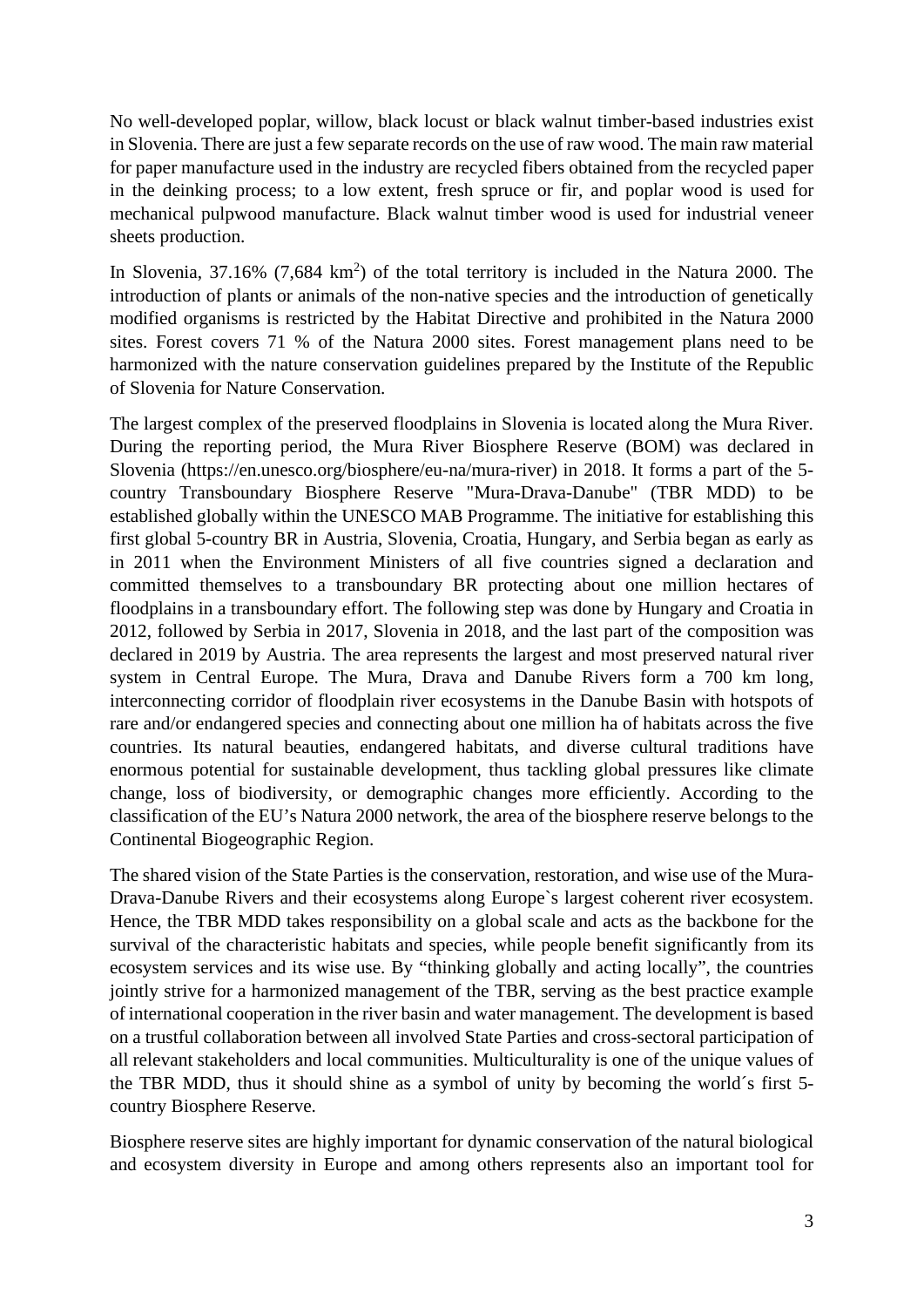testing and learning different interdisciplinary approaches to floodplain management as well as understanding and managing changes and interactions between social and ecological systems, including conflict prevention and management of biodiversity. Forest management involves establishing an organic connection between economic activities in forests and nature conservation. BOM is characterized by the following Natura 2000 habitat types which are significantly represented in the area: rivers with muddy banks with *Chenopodion rubri* p.p. and *Bidention* p.p. vegetation; Alluvial forests with *Alnus glutinosa* and *Fraxinus excelsior* (*Alno-Padion*, *Alnion incanae*, *Salicion albae*); watercourses of plain to montane levels with the *Ranunculion fluitantis* and *Callitricho-Batrachion* vegetation; hydrophilous tall herb fringe communities of plains and the montane to alpine levels; lowland hay meadows (*Alopecurus pratensis*, *Sanguisorba officinalis*); riparian mixed forest of *Quercus robur*, *Ulmus laevis* and *Fraxinus* sp.; natural eutrophic lakes with *Magnopotamion* or *Hydrocharition*-type vegetation; molinia meadows on calcareous, peaty or clayey-silt-laden soils (*Molinion caeruleae*); and Illyrian oak-hornbeam forest (*Erythronio-Carpinion*). According to the classification of the EU's Natura 2000 network, the area of the BOM belongs to the Continental Biogeographic Region. An Action Plan for Habitat Restoration in Natura 2000 Site Mura developed in An Interreg (Danube Transnational Programme) Coop-MDD project (2017-2019) outlines the activities and actions to be implemented cross-sectorally by nature conservation, water management, forest management, agriculture sectors with local communities, who are jointly responsible for the management of the River Mura and its floodplain [\(https://zrsvn](https://zrsvn-varstvonarave.si/wp-content/uploads/2019/08/coop-MDD_LocalActionPlan_Akcijski-nacrt_IRSNC.pdf)[varstvonarave.si/wp-content/uploads/2019/08/coop-MDD\\_LocalActionPlan\\_Akcijski](https://zrsvn-varstvonarave.si/wp-content/uploads/2019/08/coop-MDD_LocalActionPlan_Akcijski-nacrt_IRSNC.pdf)[nacrt\\_IRSNC.pdf\)](https://zrsvn-varstvonarave.si/wp-content/uploads/2019/08/coop-MDD_LocalActionPlan_Akcijski-nacrt_IRSNC.pdf). The focus of the Action plan in the River Mura corridor is on the two

existing Natura 2000 areas under conservation acts Special Areas of Conservation (SAC) and Special Protection Areas (SPAs). Key expertise and legal framework for the Action plan was drawn from the Natura 2000 Management Programme for Slovenia, 2015-2020, representing a concretization of the Natura 2000 Management Programme for the River Mura habitats and species. Planned actions adhere also to other relevant programs and measures, namely water management, forest management, climate change, agriculture, spatial planning, and local development. In this way, the nature conservation goals will be met along with other environmental and economic goals, which all depend on favorable ecological conditions of the River Mura and its floodplain (see also II/4c).

In Slovenia, only a small amount of forest and non-forest land is covered with planted forests and forest plantations of fast-growing trees. The most important are fast wood poplar plantations established with selected biological stable and productive poplar clones in the last decades. Production plantations are now concentrated only in two main areas: Litija along the River Sava and areas in the Ljubljana Marshes (central Slovenia) and along the Mura River (northeastern Slovenia). The well-managed poplar plantations concentrated in the Vrbina area were finally cut down in 2015, and the whole production area was flooded due to the power plant pool construction on the River Sava. In recent years, new living archive and experimental forest plantations in the central and NE parts of Slovenia were established for testing new poplar clones for biomass and fast wood production in heavier soil conditions.

The possibility of the non-native species introduction is clearly limited by the national and European legislation as well as international biodiversity-related agreements. The area of production plantations will continue declining also in the future due to supporting more natural management of forest plantations according to the National Forest Programme (2007) and the Natura 2000 Management Programme. New poplar plantations with short rotation (2-4 years)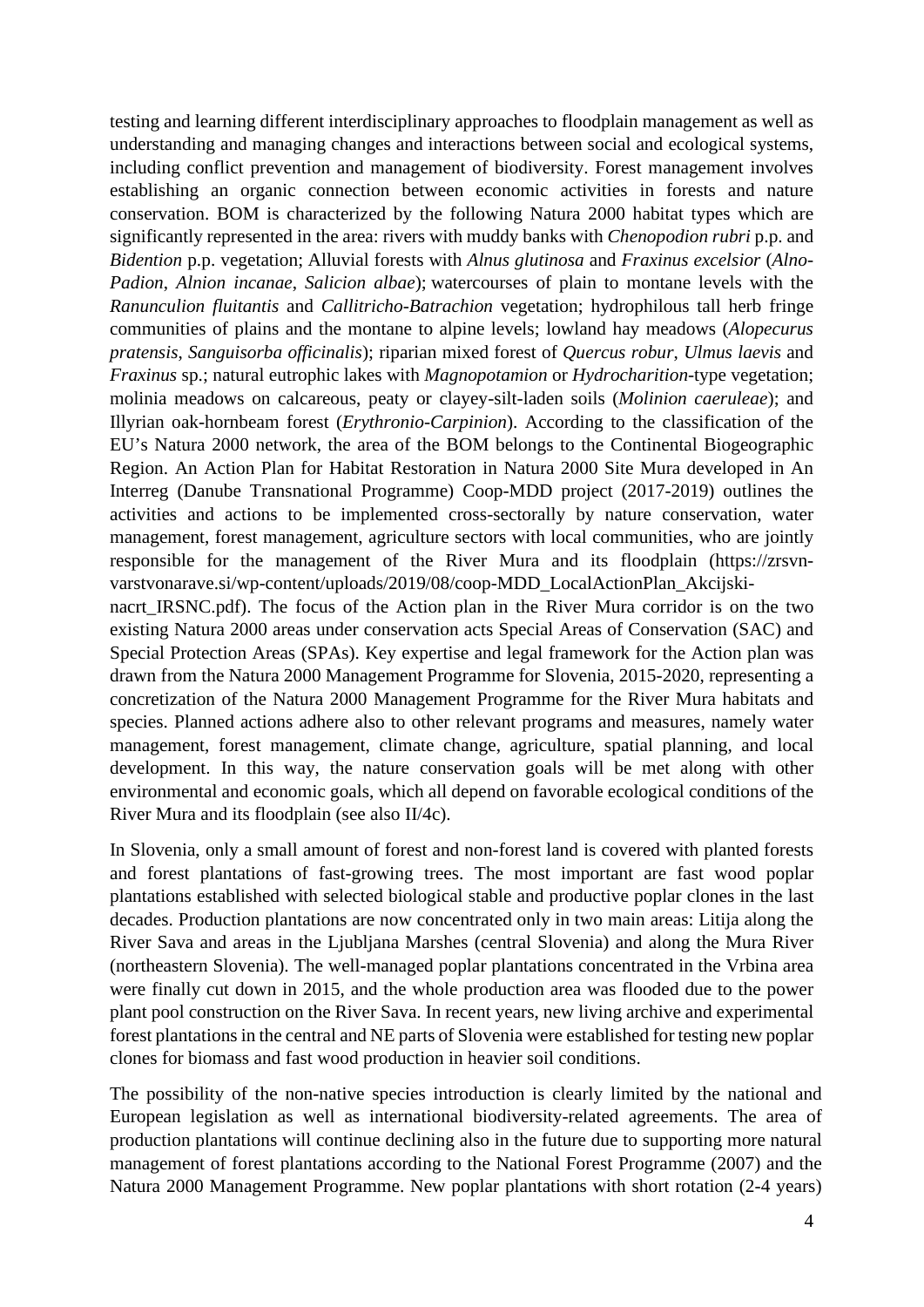and longer production cycles (20-25 years) will be restricted to the most suitable sites on arable land located outside the declared core areas and buffer zones of the BOM (Natura 2000 sites). They will be mainly used to ensure an additional supply of fuelwood biomass from the areas with intensive agricultural production to reduce existing high pressure to endangered lowland forests and, partly, to supply the wood processing industry. Up to now, no subsidies for poplar and/or willow cultivation and production have been adopted. Further possibilities for use of fastgrowing trees are in supporting green technology for climate mitigation in the urban and periurban environment as they enable shading and cooling by evapotranspiration, pilot investment in tree plots of wildlife corridors among habitats or protected areas (e.g. well-structured windbreaks, wildlife resting place) as well as in the use of specially approved genotypes (clones) of poplar and willow trees as well as black locust for polluted land remediation and buffering.

According to the national priority tasks defined by the Republic of Slovenia (RS) on the basis of situation analyses in agriculture, food technology, and forestry, and the interaction of these economic sectors with other operational fields, the Rural Development Programme 2014–2020 was implemented in the entire territory of the RS. Forestry was included in Measure-M8 with investments in the development of forest areas, and the improvement of forest viability included the regeneration of forests after catastrophic events and investments in forest technologies and the processing and mobilization of wood. Prepared by the Slovenian Forest Service, the measure in forestry was implemented on the basis of the adopted forest restoration plans after natural disasters. Support was allocated in the form of non-refundable financial aid and the public support rate for the purchase of planting material and material for the protection of seedlings amounts to 100% of eligible costs.

### **National policies, laws or regulations affecting the cultivation or utilization of poplars, willows and other fast-growing trees in natural forests, planted forests, forest plantations, and agroforestry**

The Forest Act (1993) regulates the protection, silviculture, exploitation, and use of forests, and the disposal of forests as natural resources aiming to ensure their close-to-nature and multipurpose management following the principles of protection of the environment and natural values, long-term and optimal working of forests as ecosystems, and enabling their functions.

The habitats of the native plant and animal species are to be preserved or recreated in forests by the general parts of forest management plans. In forests with a changed structure of living forest communities, their natural structure should be gradually re-established. Under this Act, a forest plantation is not considered a forest. It is governed by provisions of the Regulation on the use of agricultural land for forest plantations (1986). The establishment of forest plantations is allowed in agriculturally marginal soils or poor soils where there is too much or too little water for agricultural production. Short rotation coppice plantations (SRC) have been classified as eligible permanent crops. The area can also be converted back to food production at any time without having to apply for clearing and conversion authorization. This implies no afforestation authorization is required for the establishment of forest plantations and short-rotation plantations outside the forest land. This approach is intended to facilitate the establishment of forest plantations and short-rotation plantations outside the forests.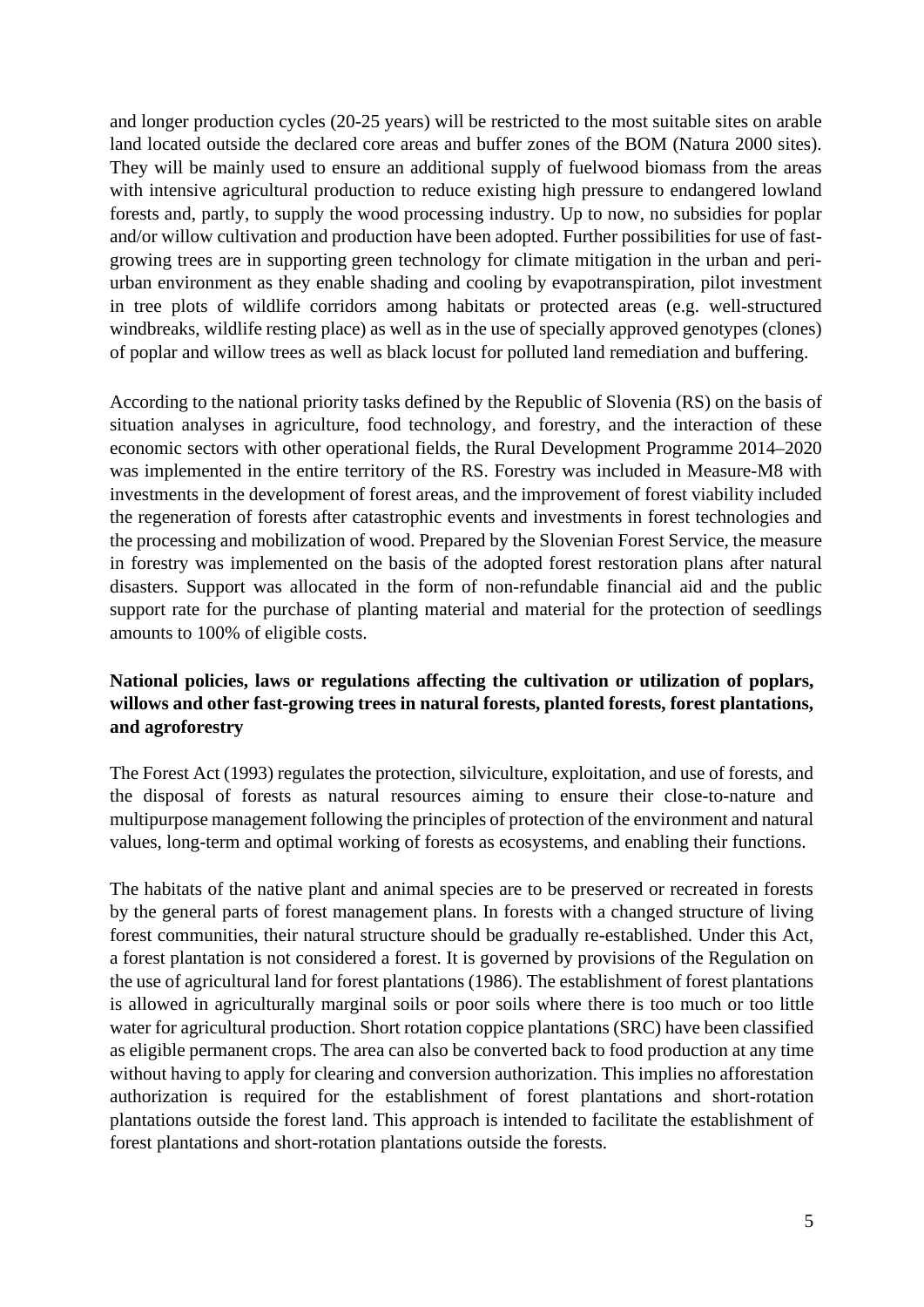The Forest Reproductive Material Act (2002) regulates production, marketing, and use of forest reproductive material of high quality suited for various site conditions, enabling operation of the forest ecosystems to be permanent and optimal and the renewal thereof in compliance with the principles of protection of forest genetic resources. It covers the reproductive material of forest tree species and hybrids, important for forestry purposes, to be used for: regeneration with planting or seeding, afforestation, maintenance of permanent buffer or anti-erosion zones of forest trees, design and maintenance of forest plantations. Based on the Forest Reproductive Material Act, there is a list of tree species and artificial hybrids (2010) for which the regulations of FRM apply. The list contains 77 forest tree species including *Populus* x spp.\*, *Salix* x spp. and *Robinia pseudoacacia* while *Juglans nigra* is not yet included. The Rules on the conditions for the approval of forest seed object in the category "source of origin" and "selected" (2003) and the Rules on the conditions and procedures for the approval of forest seed objects for production of forest reproductive material in the category "qualified" and "tested" (2004). In Slovenia, the production of the forest reproductive material (FRM) of poplar and willow species and its artificial hybrids to be placed on the market must be based on basic material in the category "Selected", "Qualified" or "Tested".

The Nature Conservation Act (2004) and the Regulation on special protection areas (Natura 2000) (2004) lay down measures for the conservation of biodiversity and the system of protection of natural values. In nature conservation guidelines for particular priority habitat types and species qualifying for Natura 2000 sites which are linked to these habitat types, zones with specific guidelines are determined in order to achieve more detailed protection goals for the conservation of protected habitat types and species in Natura 2000. The introduction of plants or animals of non-native species and the introduction of genetically modified organisms is prohibited under Natura 2000. Nature protection guidelines are prepared by the Slovenian Institute for Nature Conservation and incorporated in all forest management plans, prepared by the Slovenia Forest Service at the local forest unit level. For forest management plans prepared for forest units in Natura 2000 sites, additional specific guidelines and measures are required to achieve more detailed protection objectives set out in nature protection guidelines of the Institute of the Republic of Slovenia for Nature Conservation.

#### **II. TECHNICAL INFORMATION**

#### **1. Taxonomy, Nomenclature, and Registration**

No basic material for the production of forest reproductive material has been approved up to now on the basis of experimental plantations. Up to now, no clonal stoolbeds have been approved by the authorities. A register of clones, clonal mixtures, and parents of the family does not exist in Slovenia at present. The main reason is that the importance of using poplar or willow clones has not been recognized by the government authorities and the wood sector. Under pilot testing is the promising *Populus nigra* genotype which was selected in the riparian forest along the River Mura by the SFI.

### **2. Domestication and Conservation of Genetic Resources**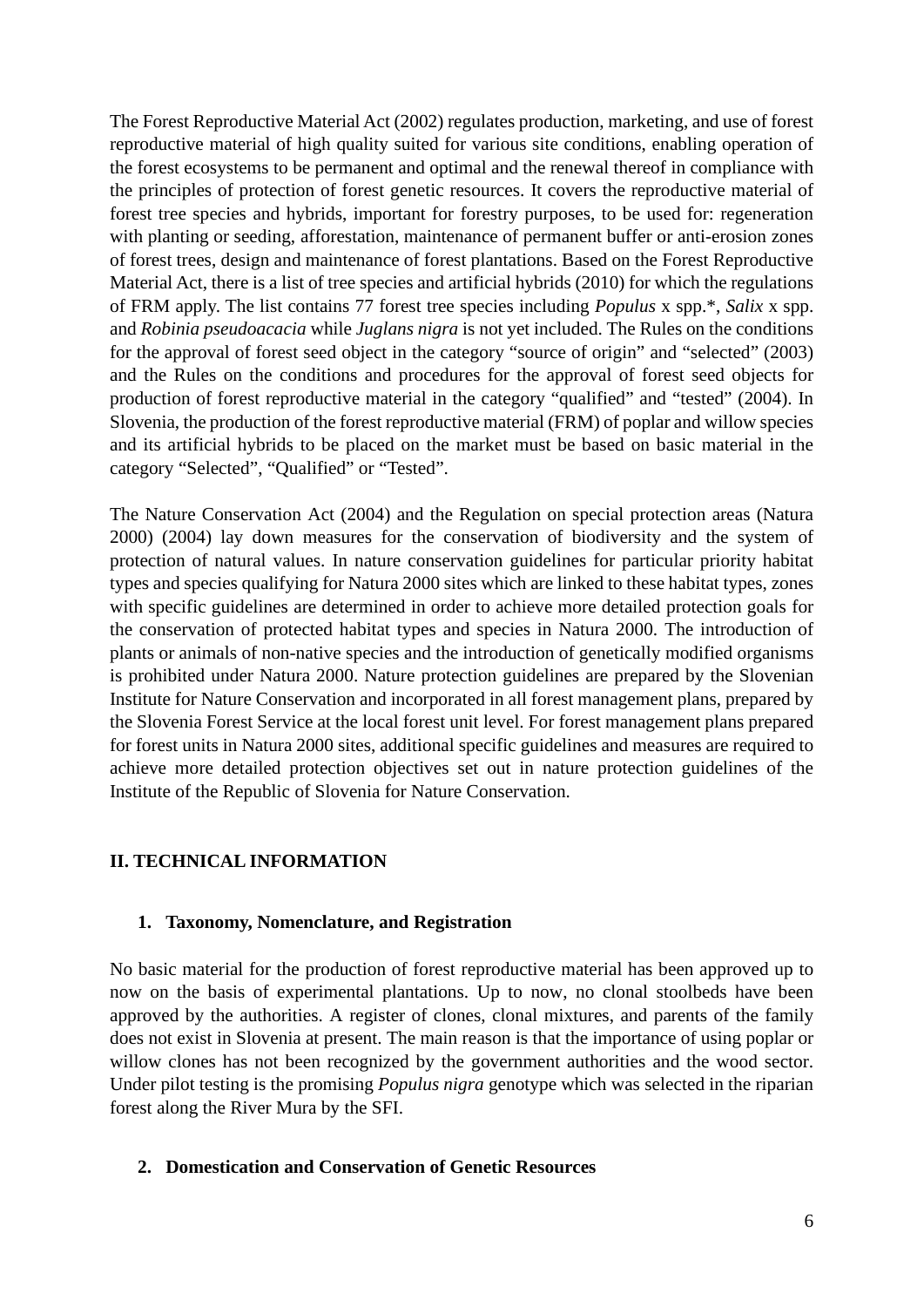### **a)** *Aigeiros* **section: European black poplar**

European black poplar is a native pioneer species, present in riparian mixed forests. It is characterized by a metapopulation structure across the wide floodplain system. Primarily indigenous *Populus nigra* in Slovenia is preserved in small locations along the main rivers and their tributaries on alluvial sites. In stands, they are present as individual trees (solitaires) or in small groups of over-mature trees.

Within the LIFEGENMON project the concept Forest Genetic Monitoring (FGM) of *Populus nigra* L. was developed and presented at the joint Advisory Board project meeting in Thessaloniki (Božič et. al. 2019). The guideline on establishing a genetic monitoring plot and on recording all field level verifiers was prepared and discussed. FGM of European black poplar addressed the importance of genetic monitoring *in situ* and *ex situ* stands and collections. Genetic monitoring *in situ* is a priority and has to include both a natural adult metapopulation and juvenile offspring subpopulations in the wider floodplain system, while genetic monitoring of *ex situ* collections is more specialized and aimed at ensuring the availability of the best genotypes of pure *Populus nigra* plant material for conservation purposes.

In naturally regenerating forests FGM of *Populus nigra* should be implemented on the scale of the whole network of inter-linked local subpopulations (metapopulation), among which exchange of pollen and seed is present, and not on local sites in isolation due to higher genetic risks of isolated populations. For more information see the project webpage <http://www.lifegenmon.si/>



Figure 1: Genetic monitoring plots of local subpopulations should be parts of *Populus nigra* L. metapopulation structure across the wide floodplain system (Photo: Gregor Bozic, 2017)

Most conservation work is concentrated on *Populus nigra*. Efforts have been made to preserve the remaining populations through *in situ* and *ex situ* measures. The SFI leads both an *in situ* and *ex situ* conservation program within the tasks of the Public Forest Service, financed by the Ministry of Agriculture, Forestry and Food of the Republic of Slovenia.

A new clonal archive of native European black poplar clones was set up in the Slovenian Forestry Institute experimental nursery near Ljubljana on alluvial soils in 2018 in the frame of international collaboration with SFI and the Forest Faculty in Sarajevo. The clonal archive was established with cuttings of typical *Populus nigra* from its indigenous metapopulations in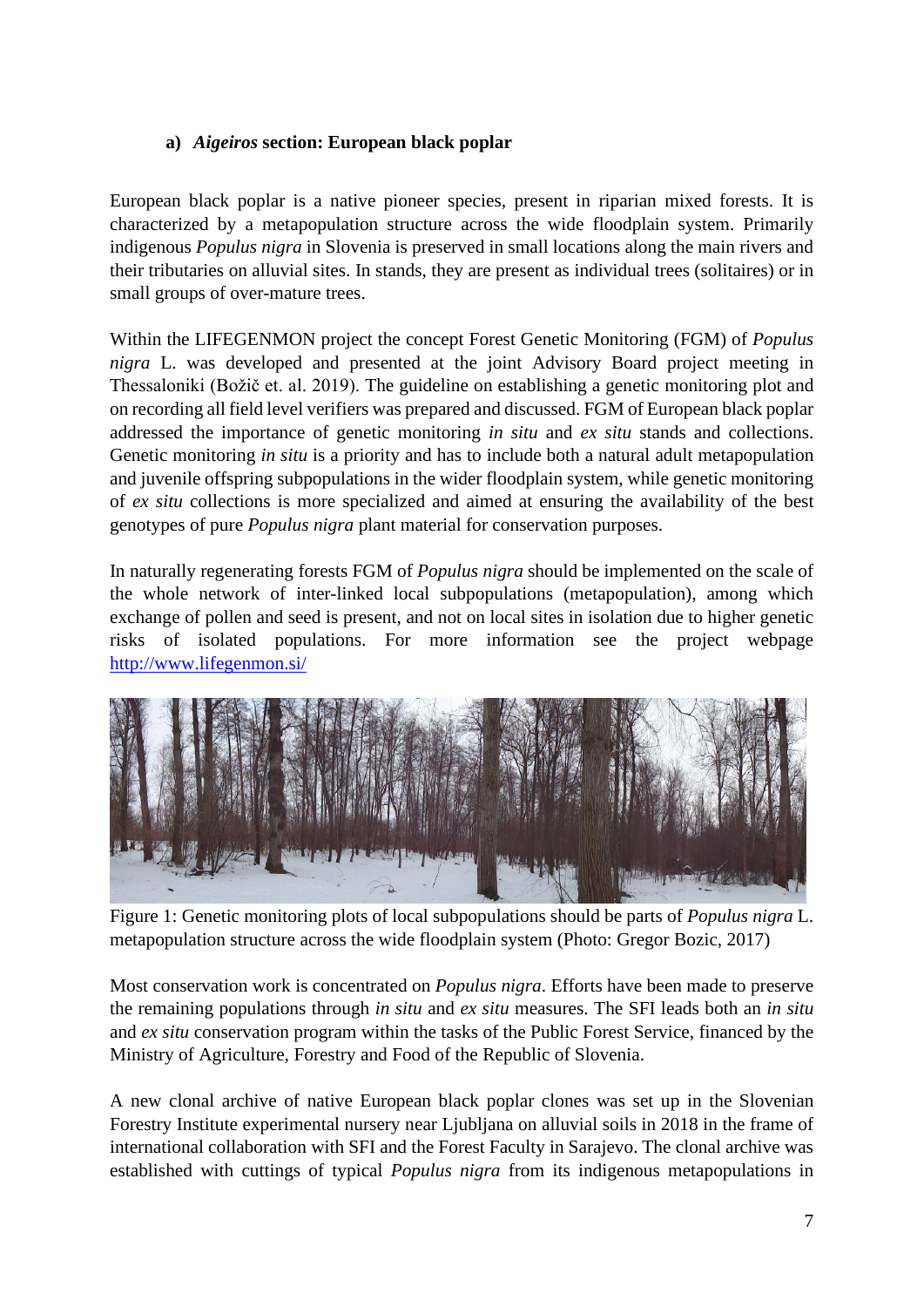Slovenia (Mura) and Bosnia and Herzegovina (Babina rijeka, Bosna, Drina, Lašva, Neretva, Spreča, Vrbas); it includes hairy black poplar (*Populus nigra* subsp. *caudina*), a xeromorphic ecotype from its habitat in Sub-Mediterranean type of climate at the River Neretva in Čapljina. Twenty-two promising genotypes from Slovenia and 127 from Bosnia and Herzegovina were planted in six replications. After the first vegetation period, trees reached a maximum height from 78 cm to 310 cm with an average of 179 cm. The overall survival rate was 73%. Hairy black poplar (14 genotypes) reached a maximum height from 82 cm to 226 cm. On average, hairy poplar survival was 42%.

Mature European black poplar trees and saplings from young natural regeneration site in the riparian metapopulation of the River Mura were additionally GPS mapped *in-situ* and sampled for genetic analyses in the frame of the project REFOCuS. The distance range among poplar offsprings in natural regeneration centers was determined for each size of the object according to the protocol developed by SFI (Rupel et al., 2018).

For the purpose of genetic monitoring, selection of plus trees, and establishment of gene archives and nurseries for *ex-situ* production of FRM, determination of European black poplar species purity is paramount. Three types of genetic markers were tested at SFI on 20 candidates of *Populus nigra* plus trees selected in the riparian forests along the river Mura in 2018/19, 22 selected genotypes grown at the SFI experimental nursery and reference samples: 1) *Amplified sequence length polymorphism markers – ASP*: win3; 2) *Single nucleotide polymorphism markers – SNP*: PPO, GA20ox, CAD-L, LFY, TB1, CBF1 genes; 3) *Short sequence repeat (microsatellite) markers – SSR*: ORPM214, WPMS15, WPMS09, PMGC14, WPMS17, WPMS20, WPMS14, ASP112322, PTR8, WPMS16, ORPM86, YIN2, GCPM1894, ORPM344, PTR4, and GCPM1719. It was determined that all three marker types enable reliable identification and differentiation of autochthonous *Populus nigra* and allochthonous *Populus deltoides* and their F1 hybrids. The 16 selected nuclear SSR markers were used to analyze adult trees and natural regeneration samples from natural European black poplar populations from Slovenia, Austria, Croatia, Serbia, and Hungary within the REFOCuS project. SSR markers were successfully used to identify clones and *Populus nigra × Populus deltoides* hybrids in the sampled natural populations.

#### **b)** *Leuce* **section: White poplar, Aspen, and Gray poplar**

The white poplar (*Populus alba* **L**.) is indigenous and the least common fast-growing tree species among native poplars in Slovenia. Although it is rare, it is spread almost across the whole country. In stands, it appears mainly as individual trees and groups of trees together with *Populus nigra*, *Alnus glutinosa*, *Fraxinum angustifolia*, *Quercus robur*, *Ulmus leavis,* and *Salix* sp. Data on the occurrence of white poplar in Slovenian forests are rare. On the larger scale it can be found in the Podravje region (the area of Ptuj – Šturmovci). It is mostly present at the altitude from 80 to 215 meters and is potentially endangered species due to its small and rare occurrence as well as habitats destructions in the past. FRM of white poplar is not produced in the Slovenian nurseries.

The Eurasian aspen (*Populus tremula* **L.**) is a rare but naturally widespread fast-growing tree species in Slovenia. It can tolerate a wide range of habitat conditions and typically colonizes disturbed areas after the fire, sleet, windthrow, and calamities. As a pioneer species aspen is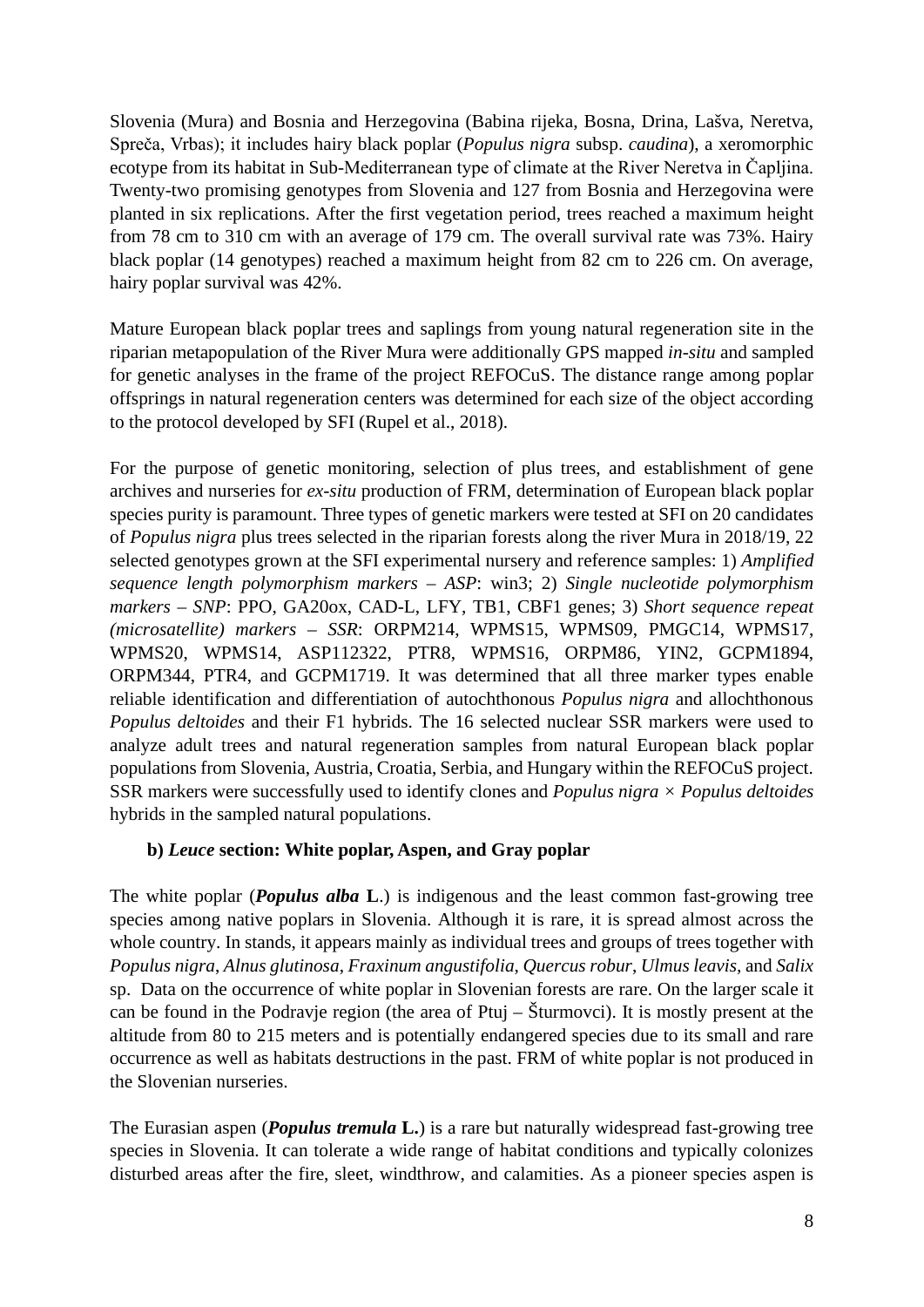used for afforestation of bare land. In stands it appears as individual trees or in small groups. It grows naturally from lowlands up to 1430 m above the sea level. Forest stands with aspen cover 53,806 hectares. On the larger scale, it can be found in the southern, western, and eastern parts of the country. The wood is mainly used for energy purposes as fuelwood from forests.

The Gray poplar (*Populus*  $\times$  *canescens* (Ait.) Sm.) is a spontaneous hybrid of aspen and white poplar. In Slovenia it might be present especially in narrow areas of their ecological overlaps (Brus et al., 2012). Hybridization between both species goes in both directions and therefore poses a continuously potential threat to the conservation of pure native species gene pools.

#### **c) Other poplar species from** *Aigeiros***,** *Leuce,* **and** *Tacamahaca* **Sections**

A national archive of poplar clones from *Aigeiros, Leuce,* and *Tachamahaca* Sections was regularly maintained in the SFI experimental nursery near Ljubljana. The 30 most bioecologically suitable and productive poplar clones for wood production in long rotations tested in Slovenia are included in the living archive and maintained by SFI. The genetic archive also serves as the source for collecting vegetative reproductive material for scientific purposes and genetic analyses. In the past, different allochthonous poplar species, clones as well as their hybrids, had been planted across Europe as ornamentals or for wood production in plantations. Of the many different allochthonous poplar species that were introduced to Europe (*Populus trichocarpa*, *Populus koreana*, *Populus maximowiczii*, *Populus deltoides,* and others), it is the Eastern cottonwood (*Populus deltoides*) and its hybrids with autochthonous European black poplar (*Populus nigra* × *Populus deltoides* or *Populus deltoides* × *Populus nigra*) that are the most abundant. Consequently, there is a constant risk of introgression of allochthonous poplar species into the gene pool of the European black poplar. To prevent the introduction of unsuitable European black poplar forest reproductive material (FRM) into Slovenian forests, the Forest Genetics laboratory at SFI has implemented procedures for determining the species purity of the FRM. For the purpose of certification of FRM, European black poplar samples are genotyped using 16 nuclear SSR markers, the analysis of which also provides information on potential hybridization and clonality. In case uncertainties remain regarding the potential hybridization with allochthonous poplar species, genetic markers PPO and win3 are analyzed in addition to SSRs.

### **d) Fast-growing tree species with similar attributes in terms of industry and energy uses and environmental applications to poplars and willows which were recognized as important by the Poplar Commission in Slovenia**

Even restricted in production, black locust and black walnut are important non-native fastgrowing broadleaf tree species with many benefits for the forest owners as well as interests of other stakeholders. Research for optimizing the use of certain tree species is needed.

The black locust (*Robinia pseudoacacia* **L.**) is one of the earliest introduced non-native tree species in Slovenia and broadly used for afforestation of degraded lands (Brus and Gajšek 2014). As a pioneer species, the black locust rapidly colonizes forest gaps and degraded areas.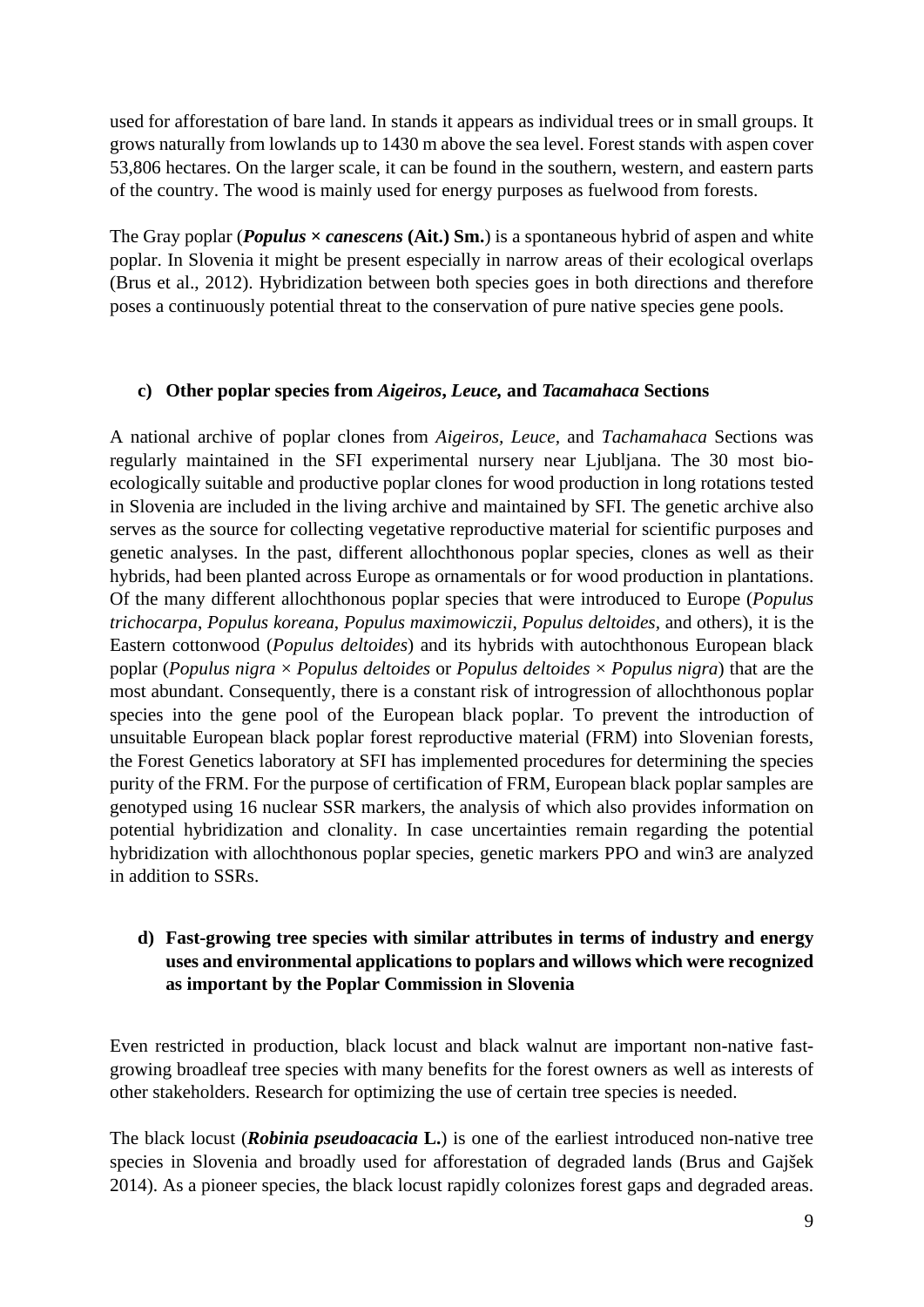It is a naturally regenerating species with invasive uncontrolled expansion, especially in Sub-Pannonian (NE Slovenia) and Sub-Mediterranean (SW Slovenia) ecological regions, and therefore undesirable in the concept of sustainable and co-natural forest management (Kutnar and Kobler, 2013). The available climate change scenarios and the empirical model used by Kutnar and Kobler (2013) predict a further increase in the share of the black locust's growing stock in the Slovenian forests.

Due to its long history in Slovenia, the black locust could be declared also as a domesticated tree species. Since past experiences with the black locust are primarily positive in some parts of the country (soil improvement due to nitrogen assimilation, durable wood, beekeeping), it could be also one of the most competitive tree species in Slovenia. Despite its allocthtonity, it will increase the value of the adaptation of forest and forestry to climate change (Bahor and Klopčič, 2019). Although the black locust is widely known for its high-quality timber production and other benefits, it is not intensively managed in Slovenia. The stem quality for industrial use is mainly poor. Therefore, it is mainly used by forest owners or sold as fuelwood or wood for fences and vineyard trellis due to its highly durable timber (Brus et al., 2017).

The advantage of the black locust is its capacity to grow in marginal degraded areas where the native species are not able to grow and therefore it can represent a good strategy for environmental restorations in special cases (Monteverdi et al., 2017). Due to its high adaptability to different site conditions, fast growth, and vegetative propagation, it has good potential for energy biomass production in short rotation cycles on poor soils and degraded areas as well as in coppice forestry. The main disadvantage is the risk of invasiveness and biodiversity losses due to higher competitiveness in comparison with the native species. In close canopy forest, it is considered non-invasive (Konnert and Spiecker 2017). Every decision on the use of the black locust should be well planned and regulated. There is a high need in avoiding SRC black locust plantations in close vicinity of the reserves as well as in endangered habitats to prevent further invasion under global warming changes.

The black walnut (*Juglans nigra* L.) in Slovenia currently exists only in the form of remnants of former wider black walnut planted forest complexes as well as in forest plantations in Prekmurje region, Velika Nedelja, and Kostanjevica na Krki. It is naturally regenerating but a non-invasive species. The Slovenian Forest Service proposed adaptive management responsiveness to climate change with limited use of the non-native tree species including the black walnut in 2015. Its re-use has been justified by gap-filling in forest ecosystems after the possible loss of the endangered ash species sensitive to pests and outbreaks resulting from climate change. The black walnut in Slovenia shows high productivity and has the highest wood price from all non-native species in the market. There is a need to start the breeding program of *Juglans nigra* for wood production with experimental sites to compare different provenances and genotypes regarding the growth characteristics, shape, and resistance to biotic and abiotic stresses.

The non-native tree species should not be planted in Natura 2000 sites nor in other designated protected areas where the imperative is to ensure long-term ecosystem health and ecosystem stability of various indigenous habitats. This is particularly important nowadays with increasing environmental uncertainty due to climate change.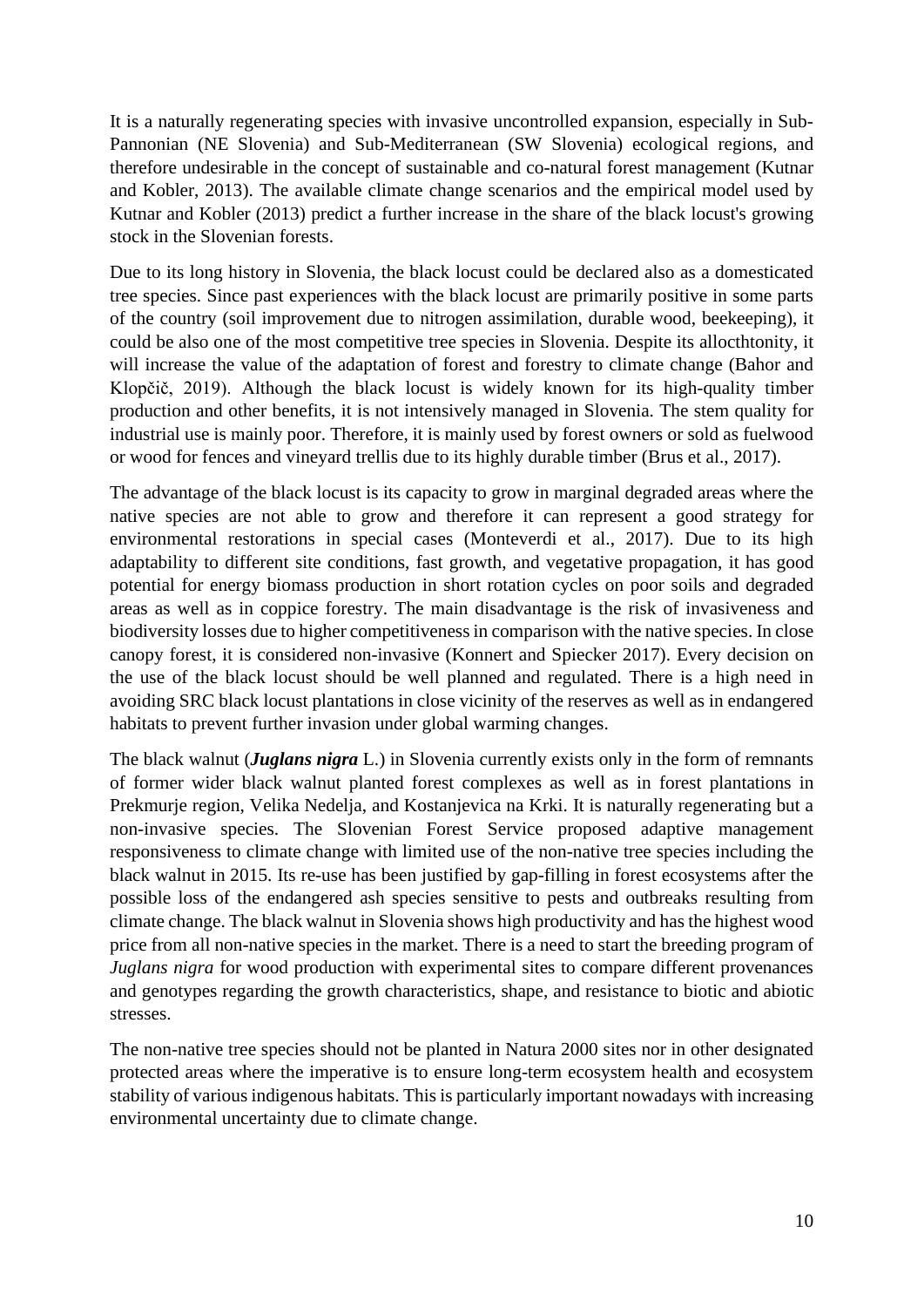### **3. Plant Health, Resilience to Threats and Climate Change**

The health status of all reproductive material in poplar nurseries is inspected twice a year by the Slovenian Forestry Institute, authorized for the official supervision of the health of all reproductive materials for forest plantings; the inspection is carried out in cooperation with forest inspection service. Phytosanitary measures are recommended and prescribed by forestry inspectors and are obligatory for nursery managers. The implementation of the measures prescribed is overseen by forest inspectors.

The most frequently observed diseases were poplar leaf rusts (*Melampsora* spp.) and marssonina leaf-spot of poplar (*Drepanopeziza punctiformis*, sin. *Marssonina brunnea*). In some favorable years for the spread of these diseases, up to seven fungicide applications were performed in nurseries. Occasionally, dothichiza bark necrosis of poplar (*Cryptodiaporthe populea*, sin *Dothichiza populea*) was detected in nurseries. In such cases, the diseased propagation material was forbidden to be marketed and phytosanitary measures were prescribed. The most frequently observed pest was *Chrysomela populi*, which was regularly controlled by insecticide applications. *Sciapteron tabaniformis* and *Saperda populnea* were often found in poplar nurseries but caused little damage.

Poplar plantations were mostly affected by rusts, some older clones (I-214) were affected by premature leaf fall because of marssonina leaf-spot of poplar. Dieback of an old poplar plantation was detected because of drought and subsequently, it was destroyed by the dothichiza bark necrosis of poplars. Poplars were felled mostly due to a complex disease which is a consequence of climate change. Other damaging agents causing the felling of the poplar trees were: wind, European mistletoe (*Viscum album*), *Armillaria* spp., thunderbolts, beaver, flooding.

Willows were mostly felled because of strong winds, complex disease, *Armillaria* spp., and drought. Minor damaging factors included beaver (*Castor fiber*) and thunderbolts.

Other fast-growing trees (*Robinia pseudoacacia* and *Juglans nigra*)

Black locust (*Robinia pseudoacacia*) was mostly affected by the wind, complex disease, drought, Viscum album, and rodents.

The health status of black walnut (*Juglans nigra*) was affected mostly by the wind and drought.

#### **4. Sustainable Livelihoods, Land-use, Products, and Bioenergy**

### **a) Nursery practices**

Planting of native poplars *Populus nigra, Populus alba, Populus tremula* and willows *Salix alba, Salix eleagnos, Salix purpurea, Salix fragilis, Salix viminalis* is very rare in Slovenian forests. The reason for this is the lack of forestry nurseries specialized for poplar and willow FRM cultivation in Slovenia and therefore lack of forest reproductive material on the market.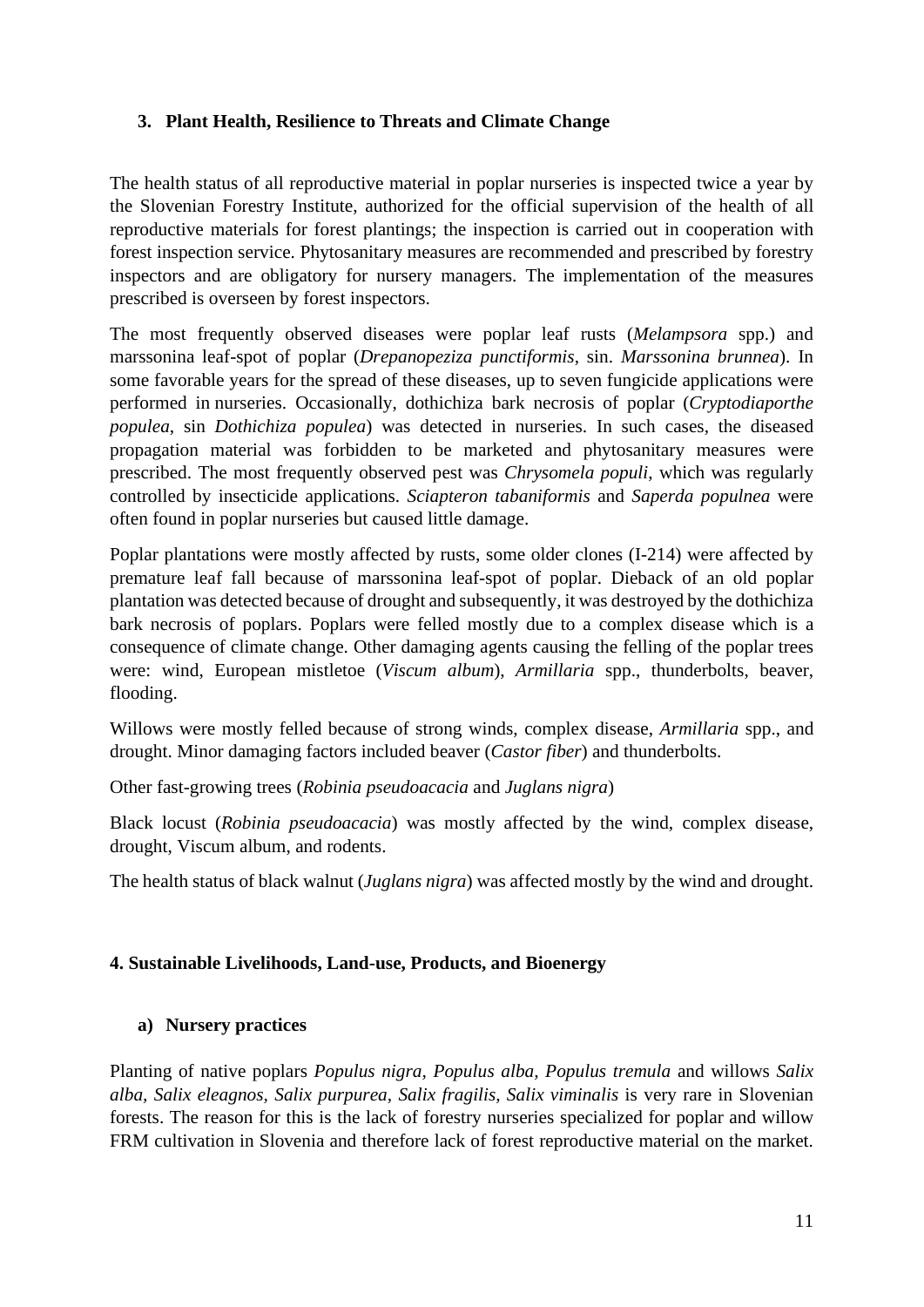During the reporting period, new forest nurseries were officially registered for producing and trading FRM on the local scale.

The newly registered forestry nursery Forestry Turnišče succeeded the former GLG MS Forest nursery in Ižakovci and maintains a collection of *Populus nigra* genotypes propagated clonally from old and genetically confirmed pure mature and young trees of the Mura River floodplain forests selected and analyzed by Slovenian Forestry Institute in cooperation with GLG MS. The Turnišče company specializes in forestry production and tree nursery which fulfills the demands for tree seedlings for the region. Tree Nursery Ižakovci spreads on 3 ha of land with annual production around 10.000 seedlings. The nursery produces *Populus nigra* and *Salix alba* seedlings from approved seeds stands in the Sub-Pannonian region as well as poplar clones: *Populus* × *canadensis* cl. Pannonia (syn. M1), *Populus deltoides* cl. 457, *Populus deltoides* cl. S1-8 and sells them at the age of 2 or 3 years on the local market. Native poplar and willow species are being introduced as pioneer crops in mixed stands in calamity areas or other afforestation areas as well as for rejuvenation of old poplar plantations on arable lands.

The newly registered forestry nurseries Arboris and BLS Gozd Company started with their own selection of *Populus nigra* mature trees in natural stands along the lower part of the Mura River system in winter 2018/2019 for cuttings collection and stoolbeds establishment. Common agricultural machinery is used in soil preparation in forest tree nurseries. The use of GMOs is forbidden.

### **b) Planted Forests**

Over the last decades, planted forests are disappearing from the national forests, largely due to the promotion of natural regeneration. Nevertheless, extreme forest sites, such as riparian ecosystems, heavily affected by the material displacement and sedimentation as well as the forests affected by natural hazards (e.g. beetle infestations and diseases, windbreaks, icestorms) call on for planted forests. Records show, that this form is very often the only possible way for preserving the existing ecosystems and for maintaining their quality gene pool.

For the first time, a wide floodplain forest area of the Mura River and in Slovenia was artificially regenerated with the native *Populus nigra* and *Salix alba* seedlings. Both species were used for establishing a beaver feeding area along the river terrace, and converting a poplar hybrid plantation to more natural structures in the frame of the GOFORMURA project. The poplar and willow seedlings were planted in early spring 2016 as two-year old trees. After planting, no seedlings protection was done. At the end of the 3<sup>rd</sup> vegetation period (trees at the age of 5 years), the survival rate for the European black poplar was higher than for the white willow, i.e. 57.7% and 44.1%, respectively. Poplar trees reached from 530 cm to 950 cm in height and from 5,4 cm to 11,5 cm DBH, and white willows from 320 cm (trees with bushy growth due to the animal grazing) to 920 cm in height and from 2,5 cm to 8,1 cm DBH.

# Plantation Forests

Since Slovenia is a mountainous country, the possibilities for poplar plantations  $(5 \text{ m x } 5 \text{ m}$ , 400 plants/ha) are limited. The most productive poplar plantations in Slovenia were located in Vrbina near Brežice in SE Slovenia and intensively managed by private company HPG Brežice, and along the River Mura in NE Slovenia. In the period from 2013 to 2015, almost all poplar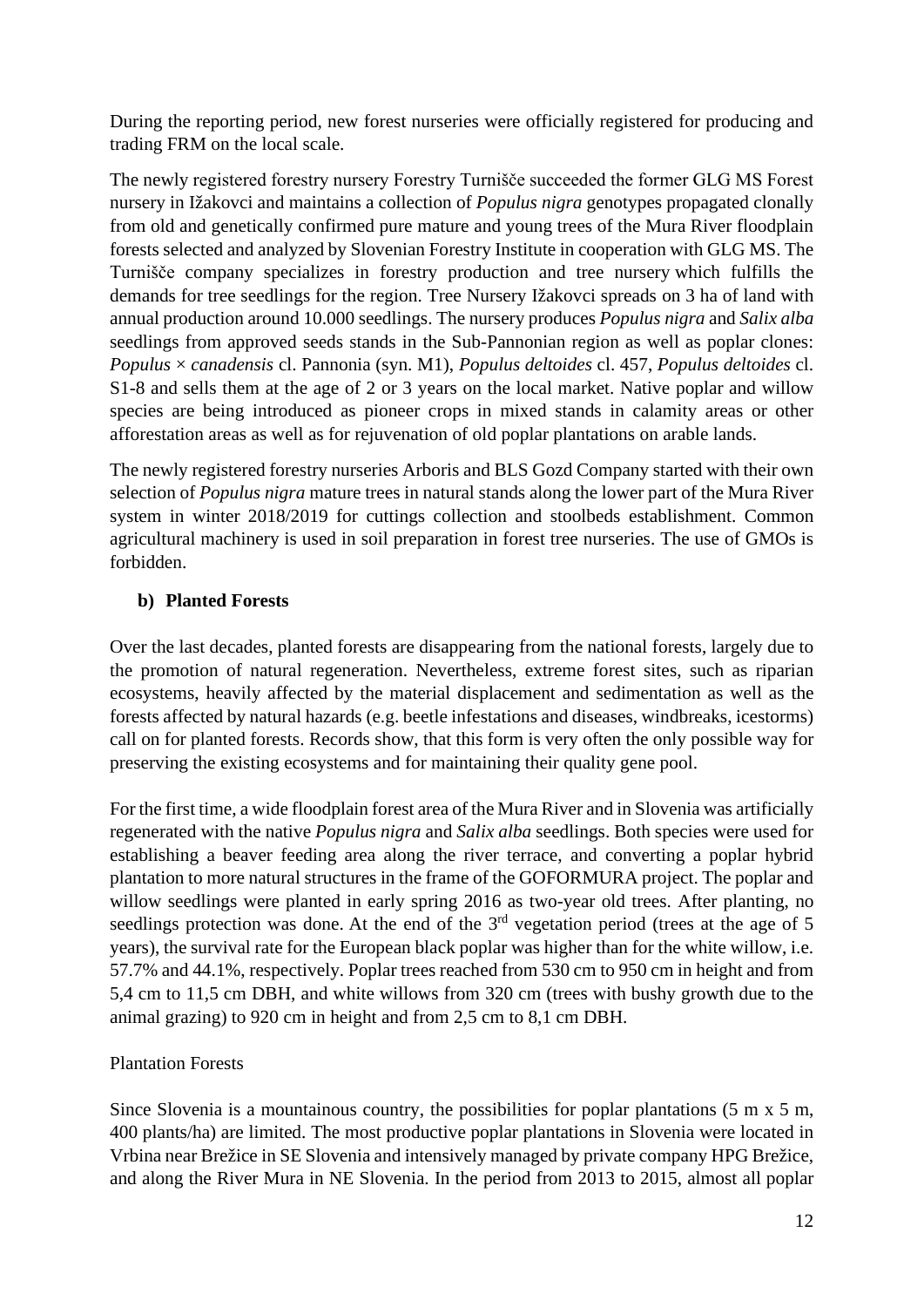plantations in the Vrbina area were cut down due to the construction of a hydroelectric power plant pool along the lower part of the Sava River. In the period 2016 to 2019, additional 5 ha of poplar plantations were sold by HPG Brežice and cut down. Now only 4 ha of poplar plantations still exist in the area.

According to the data we gathered, the area of plantations with poplars for use over longer production periods on non-forested areas in Slovenia has continuously decreased from 1944 ha in 1984 to 278 ha in 2019. Forest plantations still have the potential for fast wood production in Slovenia. The mean annual increment was evaluated at around  $14-18$  m<sup>3</sup>/ha/year. In recent years, production cycles were prolonged from 20 to 25 years to reach a DBH of 40 cm or more. In the reporting period, 27 ha of plantations were rejuvenated with *P.* × *canadensis* cl. Panonnia (syn. M1) and *Populus deltoides* cl. 457 in NE Slovenia. Both poplar clones are bio-ecologically suitable and traditionally used for fast wood production plantations in the region.

The first plantation for testing new poplar clone AF-8 for timber production was established near Ponikva with private investment of the landowner on heavier site conditions. 150 cuttings (poles) of the clone AF-18 in total were planted in the early spring 2019 with full plant survival after the  $1<sup>st</sup>$  growing season.

The main barrier to the development of new forest plantations nowadays is also very limited commercial activity, no subsidies for poplar and willow cultivation and production, no nursery tradition for developing new clones, and little information available for possible investors. Through the last decades, the area of poplar plantations decreased annually as the most important potential areas for establishment production plantations were located along riverbanks and floodplain areas at an elevation up to 300 m, where we need to take into consideration the conservation of the natural habitats of Natura 2000 and natural genetic resources of the native tree species.

Experimental plantations for a renewable source of energy ("bioenergy") production

Three experimental plantations were established on the arable land of NE Slovenia (Ižakovci, Pince-Marof) in the frame of Interreg SI-AT project PEMURES and EUPOP project (2013, 2014) in different soil and climate conditions for testing old and new poplar clones from EU member states for use in short rotation coppice. 40 poplar clones altogether were planted, 5 of them pure *Populus nigra* from Slovenian, Czech, and Austrian collections. Survival, growth, biomass, and resistance to leaf rust were measured and soil conditions evaluated. By EUPOP agreement raw data of 24 poplar clones were shared with clone owners and project partners. In the experimental plantations in NE Slovenia, the selected native *Populus nigra* clone was compared with the others and evaluated.

SRC experimental plantation in Ižakovci (2013) was planted in density 3m x 0.5m (6667 trees/ha) in suitable soil conditions for poplars (loam and silty loam with plant-available  $P =$ 25). It was established with 13 poplar clones in three replications in the unused area of the tree nursery. Harvest (rotation) cycle was 2 years. It was planned to maintain at least 5 harvest cycles. The final cut was done at the end of the  $3<sup>rd</sup>$  rotation in winter 2018/2019 due to new needs for nursery production extension. In total, 1302 two-year shoots from 372 trees were analyzed. The shoots reached 2.7m to 10.3m in height depending on the clone, development of the multi-stemmed coppice/tree and microclimatic conditions. The number of shoots/trees was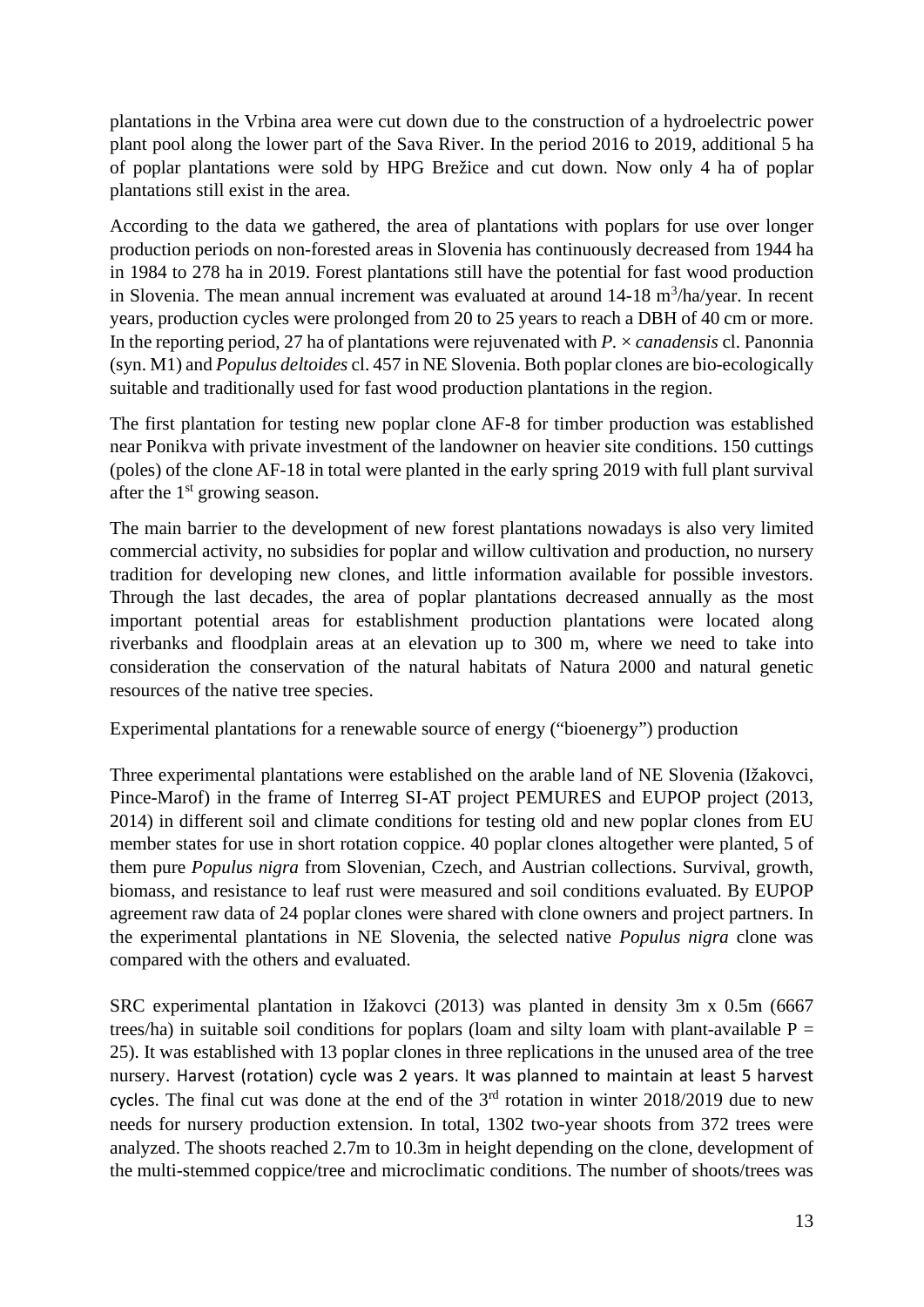in the range from 1 to 7 with an average of 3.5. A two years old multi-stemmed coppice/tree of most promising clone AF-28 produced in average 10.15 kg DM in comparison to 5.95 kg DM for native *Populus nigra* clone. The biomass production in the case of 50 % survival rate was estimated to 33.8 t DM per ha (AF-28) and 19.8 t DM per ha for the native *Populus nigra,* which is in ratio 1:1.71

Experimental plantations for testing poplar clones from EU member states were planted in Pince-Marof in the area with heavier soil conditions (silty clay loam soil; plant-available P less than 5) in density 3m x 1m for longer testing periods. As experimental plantations are located on degraded arable land in Natura 2000 area, no herbicide treatment, fertilization, irrigation, and insecticide was implemented. Mulching was preformed regularly two times/year. The most promising clones according to the survival rates reaching up to 80 % are AF-18, AF-8, Bakan, Delvire, Oudenberg, SV885, Max1/Max4, SV882, Muur, AF-34, and Vesten. The 5 most productive clones are Bakan (t x m), Skado (t x m), AF-34 (d x n), AF-18 (d x n), and AF-8 (t x d).

### **c) Naturally regenerating forests**

Native poplars and willows in Slovenia are *Populus nigra*, *Populus alba*, *Populus tremula*, *Salix alba, Salix fragilis, Salix x rubens, Salix eleagnos, Salix purpurea, Salix fragilis, Salix viminalis*, *Salix cinerea*, *Salix triandra*, *Salix myrsinifolia*, *Salix petandra*, *Salix daphnoides* (Dakskobler et al., 2013). Analyses of the Forest Information System of the Slovenia Forest Service (data for 2019) revealed that forest stands including poplars (*Populus nigra* L.*, Populus alba* L.) or willows (*Salix* sp.) cover 26,264 while mixed stands with poplars and willows cover 4,214 hectares. European black poplar is frequently present in forest vegetation communities: *Querco roboris – Ulmetum laevis Issler, Alnetum incanae Ludi, Salici – populetum, Salicetum gr., Ulmo – Aceretum pseudoplatani Berger and Carici remotae – Fraxinetum* W. Koch ex Faber (Marincek et al., 2002, 2003, 2006). Most willow and European black poplar communities are classified in the *Saliceta purpureae* class (Dakskobler et al. 2013).

Natural regeneration is promoted wherever possible. For the artificial regeneration of forests with planting, seeding, use of cuttings, only the FRM harvested in approved forest seed stands of categories source identified, selected and from forest seed plantations of the category qualified can be used. The use of GMOs is forbidden. The use of the site adapted (or preadapted) seed or planting material of native species of high genetic diversity, high quality, and increased tolerance/resistance properties is considered as the primary option for artificial regeneration, afforestation, or habitat reconstruction activities.

In the reporting period 2016-2019, three main internationally applied projects in the field of forestry were implemented in the Slovenian largest preserved complex of floodplains, declared as Biosphere reserve Mura.

**GOFORMURA – Governance of forest habitat types and species in the selected Natura 2000 sites alongside Mura River, Prekmurje, Slovenia (2015-2017).** The project was funded by the [EEA Financial Mechanism 2009-2014 \(SI02\).](http://www.eeagrants.org/)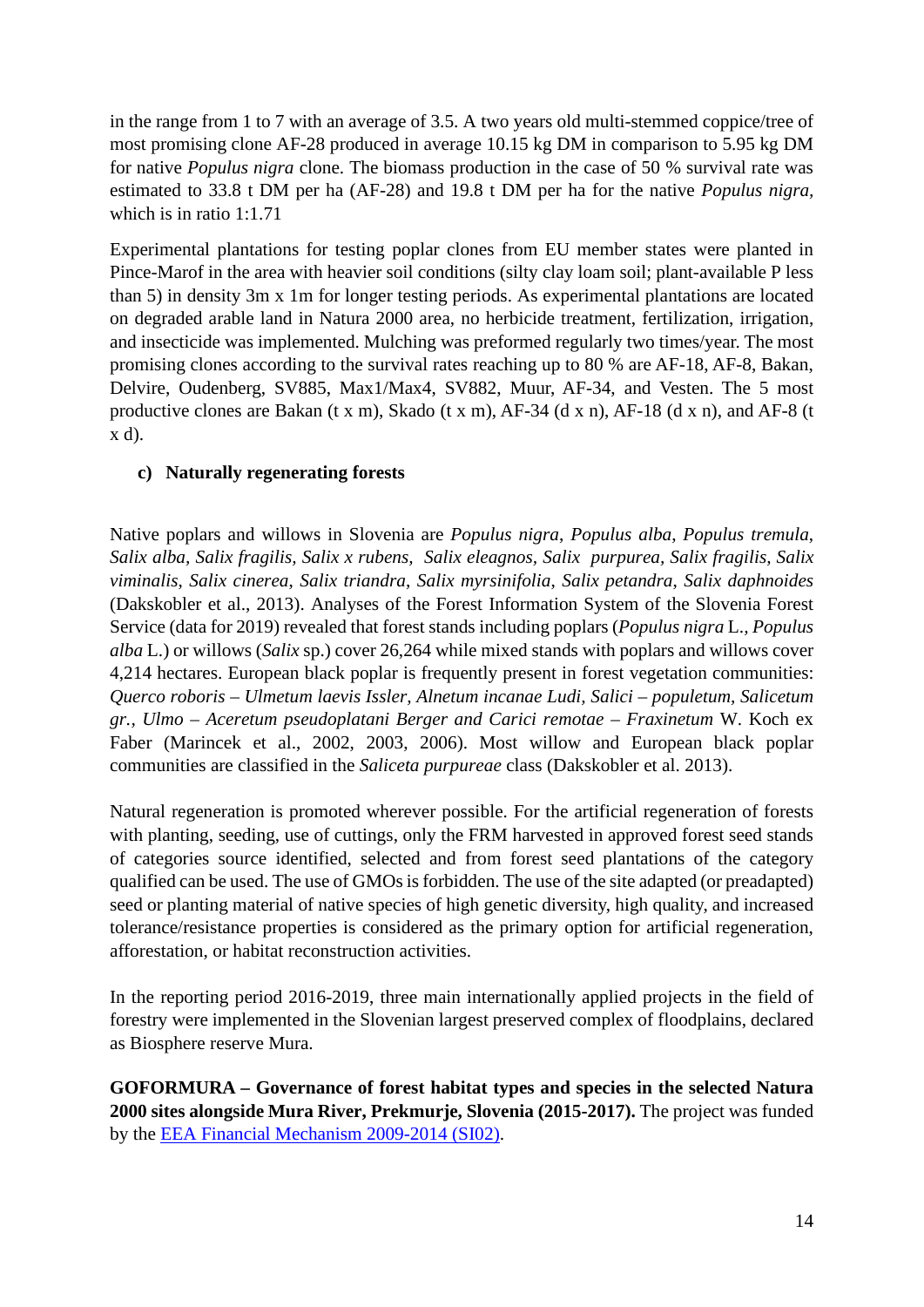The project addressed two forest habitat types in an unsuited situation. Due to the protection measures alongside the Mura River and on nearby agricultural land in the 1960s and 1970s, flood oak-ash-elm forests are threatened by the reduction in the level of groundwater and shortened duration of floods. The unfavorable status of the riparian willow, black alder, and ash forests is also the result of the inadequate former forest management support of *Acer negundo* and no native poplars planted in forests by private landowners. The disappearance of aquatic and wetland habitats thus endanger amphibians. The disappearance of oak (*Quercus robur*) and a variable amount of deadwood also threaten the existence of some species of beetles. In the area of Gornja Bistrica and Murska šuma in the Prekmurje region recently also otter and beaver emerged; they are not yet sufficiently studied. The purpose of the GoForMura project was to examine the factors affecting habitat types and obtain more information on the status of populations of selected species of amphibians, bugs, beaver, and otter at several locations along the Mura River. The project also set up the monitoring measures of birds in an unfamiliar situation. In the same sites, some protective measures for improving conditions of GHT 91F0 and 91E0 were made (planting of oak, European black poplar, white willow, renaturation of potential beaver sites, cutting and removing invasive tree species). Inventorizing 1900 trees, deadwood, and potential habitat trees on 130 plots were done. Based on the findings, pioneer management plans for chosen Murska šuma and Gornja Bistrica Natura 2000 sites were done. The project connects the Slovenian Forestry Institute (developer) and partners: Slovenia Forest Service, Institute for Conservation of Natural Heritage (LUTRA), and Norwegian Institute for Nature Research (NINA). Further information is available on the project web page: [http://goformura.gozdis.si/project/.](http://goformura.gozdis.si/project/)

### **Coop-MDD Transboundary Management Programme for the planned 5-country Biosphere Reserve "Mura-Drava-Danube" (Interreg The Danube Transnational Programme, 2017-2019)**

The Action Plan for Habitat Restoration in Natura 2000 Site of the Mura River & [Nature](http://www.interreg-danube.eu/uploads/media/approved_project_output/0001/34/cb34e9eca47d6eef3ecdd501c7aedd6bf65ac886.pdf)  [Interpretation Concept for the Natura 2000 Site Mura](http://www.interreg-danube.eu/uploads/media/approved_project_output/0001/34/cb34e9eca47d6eef3ecdd501c7aedd6bf65ac886.pdf) was prepared. The Action plan represents a concretization of the Natura 2000 Management Programme from the Period 2015-2020 for the Mura River in Slovenia and includes four sets of actions with a collection of measures: i) Restoration of river dynamics and water habitats; ii) Restoration and preservation of floodplain forests; iii) Restoration and preservation of wet grasslands and iv) Actions for the most important Natura 2000 habitats conservation. Measures are based on knowledge and experiences from similar cases from realized restoration projects on Mura River and river and riverine habitat revitalization projects from Slovenia and Central Europe. The set of actions dedicated to forest restoration and forest management measures consists of measures for improvement of hydrological conditions in the floodplain forests, natural and artificial rejuvenation measures, measures for restoration of forest habitats, and definition of nonintervention zones (Koren *et al.* 2019). Coop-MDD Consortium consists of 11 project and 12 associated partners from Austria, Hungary, Croatia, Germany, Italy, Serbia, and Slovenia (Institute of the Republic of Slovenia for Nature Conservation, Municipality Velika Polana, Ministry of the Environment and Spatial Planning, Environment Directorate). Further information is available on the project web page: [http://www.interreg-danube.eu/approved](http://www.interreg-danube.eu/approved-projects/coop-mdd)[projects/coop-mdd.](http://www.interreg-danube.eu/approved-projects/coop-mdd)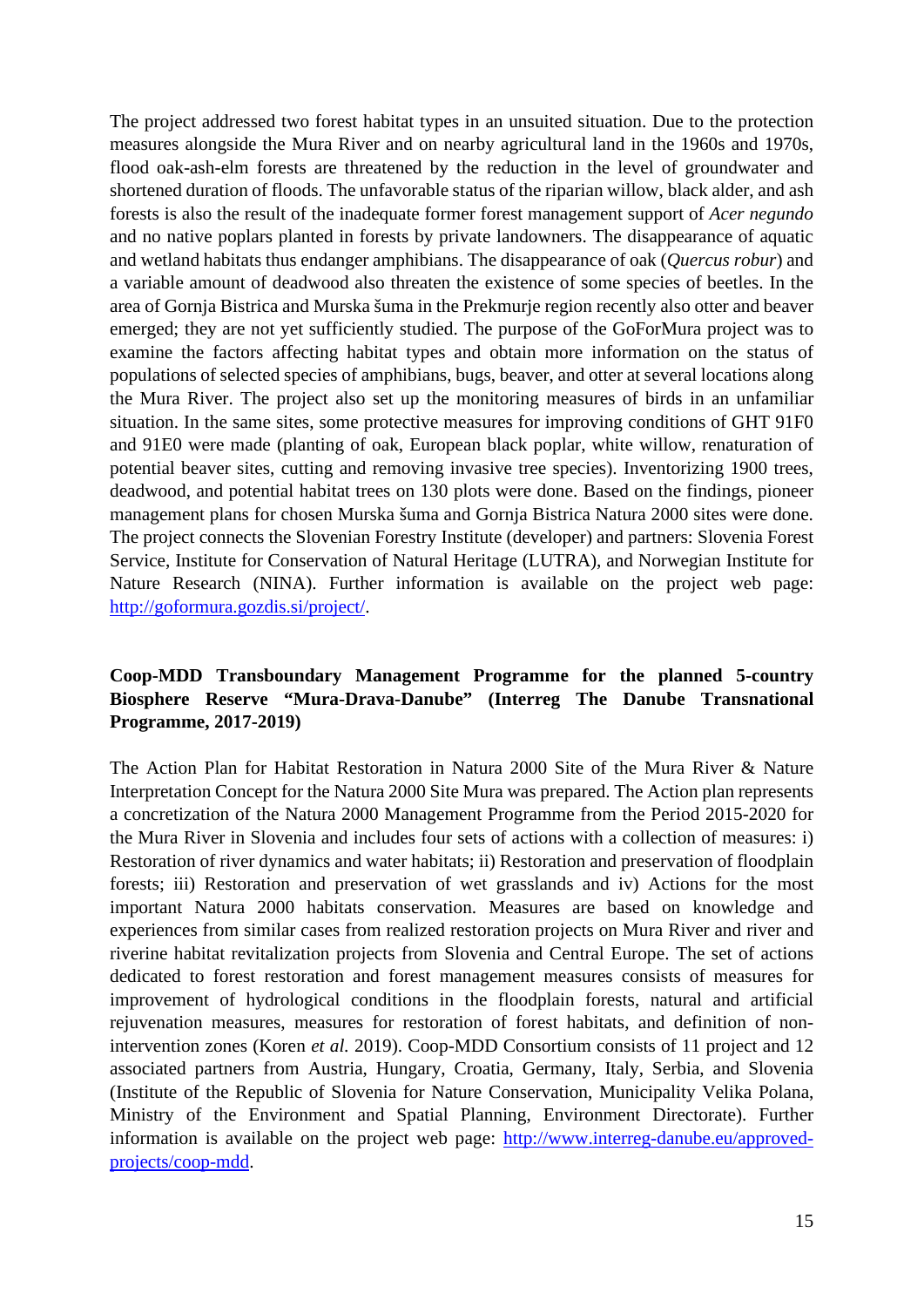### **REFOCUS- Resilient riparian forests as ecological corridors in the Mura-Drava-Danube Biosphere Reserve (Interreg The Danube Transnational Programme, 2018-2021)**

Riparian forests of the Mura-Drava-Danube Biosphere reserve constituting ecological corridors are in unfavorable condition and declining due to the increasing incidence of pests & diseases, unsustainable human activities and lack of guidance on how to manage riparian forests, including where to find appropriate planting material for them to continue persisting and providing all ecosystem services. REFOCuS aims to counteract this decline by building resilience into riparian forests of the Biosphere reserve by providing 1) novel silvicultural methods for forest management and conservation and 2) increase availability of appropriate planting material to be used when natural regeneration fails. REFOCuS consortium consists of 5 project and 6 associated partners from Austria, Hungary, Slovenia, Croatia, and Serbia, geographically covering the whole territory of the Biosphere reserve and is led by Slovenian Forestry Institute. REFOCuS includes four thematic working packages: 1) Interpreting knowledge, 2) Silviculture & conservation, 3) Planting material availability & 4) The policy interface supported by project management and project communication packages. It shall result in: 1) recommendations on tree species to use  $\&$  promote, 2) spatial analysis of the riparian corridor, 3) management handbook for the threatened riparian forests, 4) pests  $\&$  diseases riparian forests information system & identification tool, 5) transnational seed transfer zones for seven riparian tree species for the Biosphere reserve  $\&$  PP countries, 6) database on planting material for riparian forests connected to the transnational seed transfer zones, 7) common regional planting material transfer procedure, 8) planting material use & conservation guidelines, 9) whole region riparian species gene bank, 10) holistic guidelines for resilient riparian forests, all drafted by PPs with support of ASPs, and discussed with target groups and other stakeholders & 11) installed demonstration sites for stakeholder education. Further information is available on the project web page: [http://www.interreg-danube.eu/approved](http://www.interreg-danube.eu/approved-projects/refocus)[projects/refocus.](http://www.interreg-danube.eu/approved-projects/refocus)

#### **d) Agroforestry**

Officially there are no agroforestry systems in Slovenia.

#### **5. Environmental and Ecosystem Services**

#### **a) Site and landscape improvements**

### **Katanić, M., Grebenc, T., Bajc, M., Kraigher, H.** *et al.* **2016: Ectomycorrhizal fungal community associated with autochthonous white poplar from Serbia. Iforest, 9: 330-336 [http://dx.doi.org/10.3832/ifor1370-008,](http://dx.doi.org/10.3832/ifor1370-008) DOI: [10.3832/ifor1370-008.](https://dx.doi.org/10.3832/ifor1370-008)**

The community of the ectomycorrhizal fungi of the autochthonous white poplar (*Populus alba* L.) stand in the Kovilj-Petrovaradin marshes (Serbia) and examination of its seasonal dynamics were analyzed. Ectomycorrhizal types were identified by combining morphological and anatomical descriptions with molecular methods (sequencing of the ITS region of ribosomal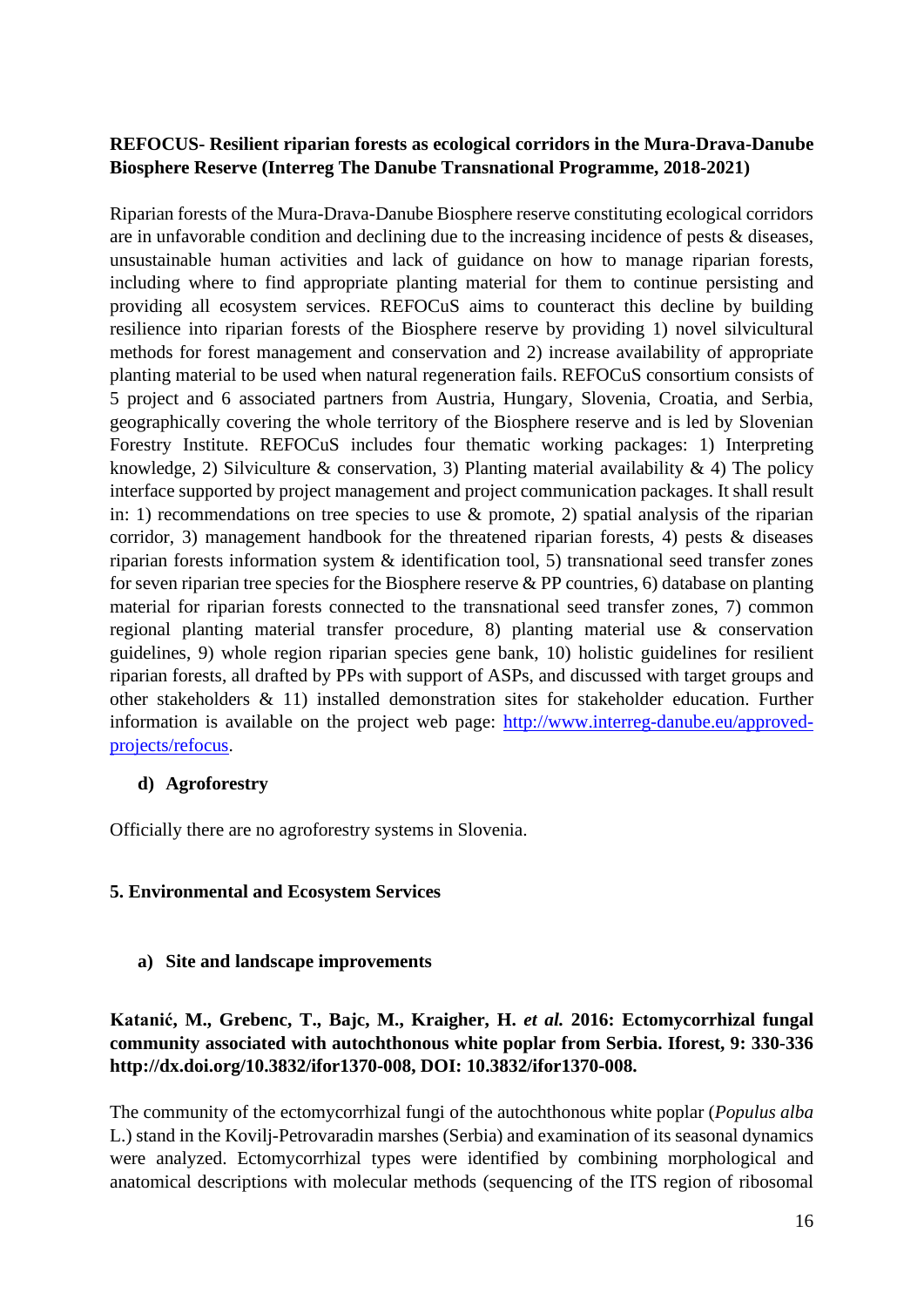DNA). In two seasons, 20 ectomycorrhizal types were recorded, of which 11 types were identified to the species level, six were determined to the genus level, two types were determined to the family level and one type remained unidentified. The number of ectomycorrhizal types, the number of fine roots, percentage of vital mycorrhizal roots, diversity indexes, and abundance of exploration types did not differ significantly between autumn and spring. During both seasons, the most abundant types were: *Entoloma* sp., *Tuber maculatum, Cenococcum geophilum, Tuber rufum* and *Peziza* sp. Due to the high variation of the ectomycorrhizal types-based Shannon-Weaver diversity index in poplar stands and the fact that poplars form dual mycorrhizal association, this index is not recommended as a reliable index for bioindication in poplar.

### **Mrak, T.** *et al.* **2017 and Mrak, T.** *et al.* **2018: Belowground response of ozone sensitive poplar clone to increased levels of tropospheric ozone in combination with different levels of N and P (root anatomy, root biomass and morphology of fine root system. Slovenian Forestry Institute (expertise).**

This study aimed to investigate modifying effects of elevated ozone  $(O_3)$  on poplar root response to nutrient (N, P) addition. Ozone-sensitive Oxford poplar clone (*Populus maximoviczii* Henry × *berolinensis* Dippel) was used in the experiment with three levels of O3, three levels of P and two levels of N at a free air exposure facility. Coarse and fine root biomass increment due to N addition was only up to 46% in elevated  $O_3$  compared to ambient  $O_3$ . P concentrations in fine roots were positively affected by  $O_3$  x P interaction and negatively by N addition. Nitrogen limitation for root growth was more pronounced at elevated O<sub>3</sub>. Smaller root surface area per soil volume at elevated  $O_3$  prevented the acquisition of available N, rendering N fertilization of young poplar plantations in such conditions economically and environmentally questionable. On the anatomical level, the effects of  $O_3$  were evident as increased primary and secondary xylem area and increased number of protoxylem poles. Increased secondary xylem area resulted in increased accumulated potential hydraulic conductivity (Kh). There was a strong interaction between all three factors on the vessel grouping index.

### **Gričar, J. 2019: Značilnosti lesnih in floemskih prirastkov pri trepetliki (***Populus tremula* **L.) = Characteristics of wood and phloem increments in Eurasian aspen (***Populus tremula* **L.). Folia Biologica et Geologica, 60/2: 5-14.**

Climate change and associated more frequent and intense extreme weather events like droughts, heat waves, frosts, and floods will undoubtedly affect the vitality of trees as well as the production and quality of wood in Slovenia in the coming years. These changes will be one of the major factors limiting species distribution and establishment in the near future, and therefore present many challenges for forest managers. In addition to the economic (especially woodprocessing) functions of forests, their social, ecological, and aesthetic roles are also very important. An increased understanding of plant function in stressful conditions is highly relevant to biogeochemistry and ecosystem ecology as plants make up over 90 % of the living biomass stock and the carbon stored in the highly lignified cells of trees is a crucial component in the global carbon cycle. Linking structures and their roles in the tree enables better insight into the short-term and long-term response of trees to changing environmental conditions.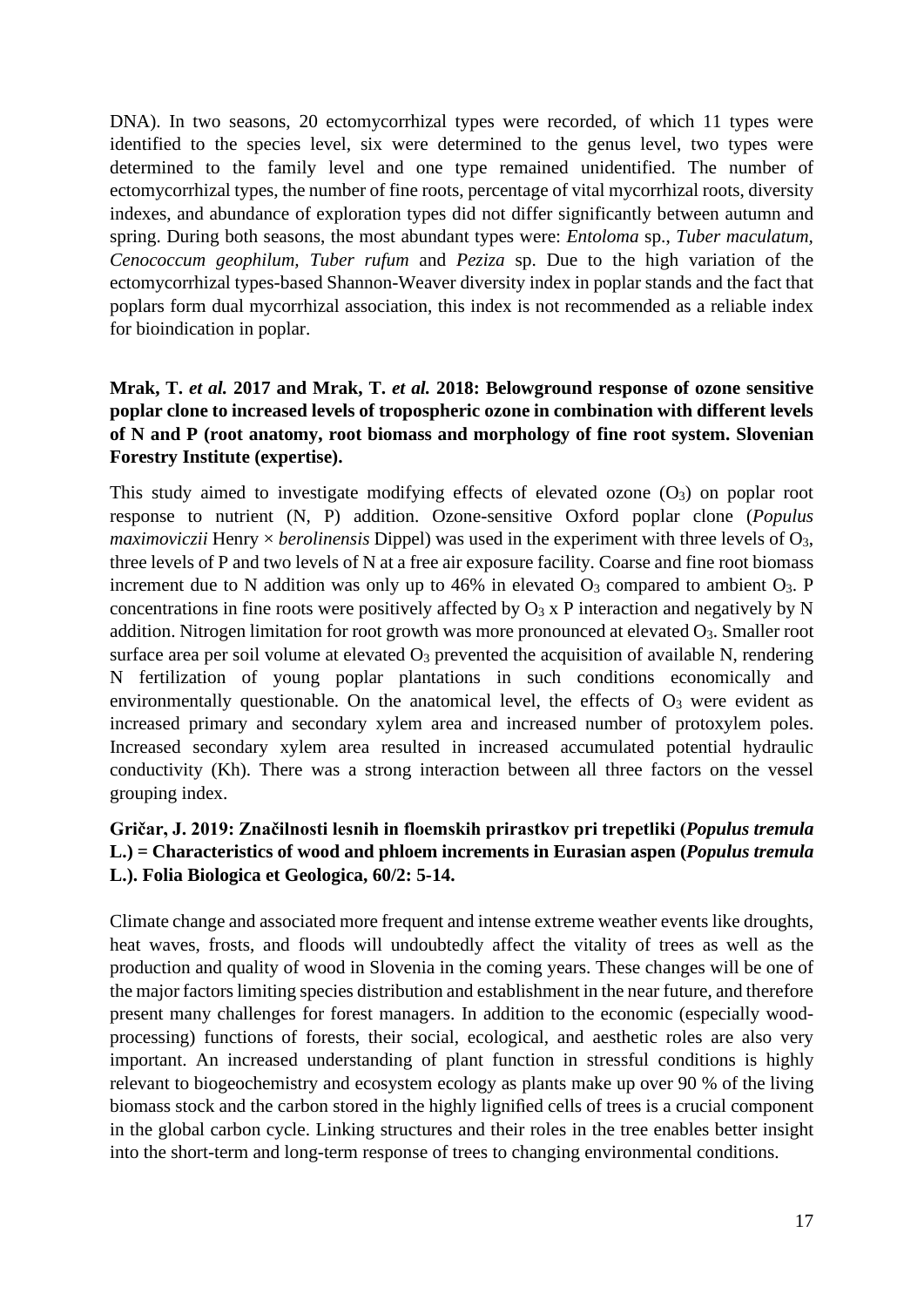Information on wood and phloem anatomies is crucial for a better understanding of their plasticity in terms of adapting their structure to the given environmental conditions and thus ensuring optimal functioning of the tree. Wood anatomical traits have been widely used to investigate and compare tree performance in different environments, (bark) phloem conducting cells have been less investigated in this respect, which may be partly related to methodological obstacles. For this purpose, we investigated the characteristics of wood and phloem increments in Eurasian aspen (*Populus tremula* L.) in Ljubljana, Slovenia, in the growing season of 2010. In addition, we analyzed the conductive elements in the wood (vessels) and phloem (sieve tubes) and interpreted the differences in these parameters in terms of their transport functions. We collected samples of wood and phloem at the end of the growing season, prepared crosssections, and performed histometric analysis by using light microscopy and image analysis system. We found that the phloem increment represented 11.7% of the wood increment width, whereas the early phloem represented 80.5% of the late phloem width. These findings are in line with the previous publications about the higher intensity of cambium production of wood cells than of phloem cells in healthy trees growing in favorable environmental conditions. The vessels were statistically the widest in the first third of the xylem increment and the smallest in the last third of the increment. Consequently, the vessels in the first third of the increment had the largest areas, while in the case of vessel density there was no significant difference among the xylem increment parts. Mean diameters of the sieve tubes in the late phloem were 25.4% smaller than in the early phloem; however, these differences were not statistically significant. Sieve tubes in the early phloem were 28.2% smaller than vessels formed at the beginning of the growing season and late phloem sieve tubes were 35.4% smaller than vessels formed at the end of the growing season, indicating higher transport capacity of the conductive system in wood compared to the phloem.

Evaluation of the influence of stressors on radial growth of trees, wood structure, and patterns of secondary growth in different parts of the tree will help us to understand better the mechanism of these processes and their importance for the management of water and carbon balances in different tree species in different regions of Slovenia. After all, preserving healthy forests will contribute to the mitigation of climate change and thereby positively affect the wellbeing and quality of people's lives.

#### **b) Phyto-remediation of polluted soil and water**

**,Shi, W.G., Mrak, T., Kraigher, H.** *et al.* **2019: Abscisic acid enhances lead translocation from the roots to the leaves and alleviates its toxicity in** *Populus* **× canescens, Journal of Hazardous Materials, 362, 275-285, [https://doi.org/10.1016/j.jhazmat.2018.09.024,](https://doi.org/10.1016/j.jhazmat.2018.09.024) doi: [10.1016/j.jhazmat.2018.09.024.](https://doi.org/10.1016/j.jhazmat.2018.09.024)** 

The paper investigates possibilities to enhance Pb uptake and transport to aboveground parts in *Populus* × *canescens* saplings (syn. *Populus tremula* × *Populus alba*) by application of the exogenous plant hormone abscisic acid (ABA) to improve phytoremediation of Pb-polluted soil. In the absence of exogenous ABA, Pb was taken up by the roots and mainly accumulated in the root cortex. A small fraction that was transported aboveground has resulted in decreased photosynthesis, biomass, and a burst of reactive oxygen species (ROS). When exogenous ABA was applied to the nutrient solution, the Pb uptake and loading into the vascular cylinder were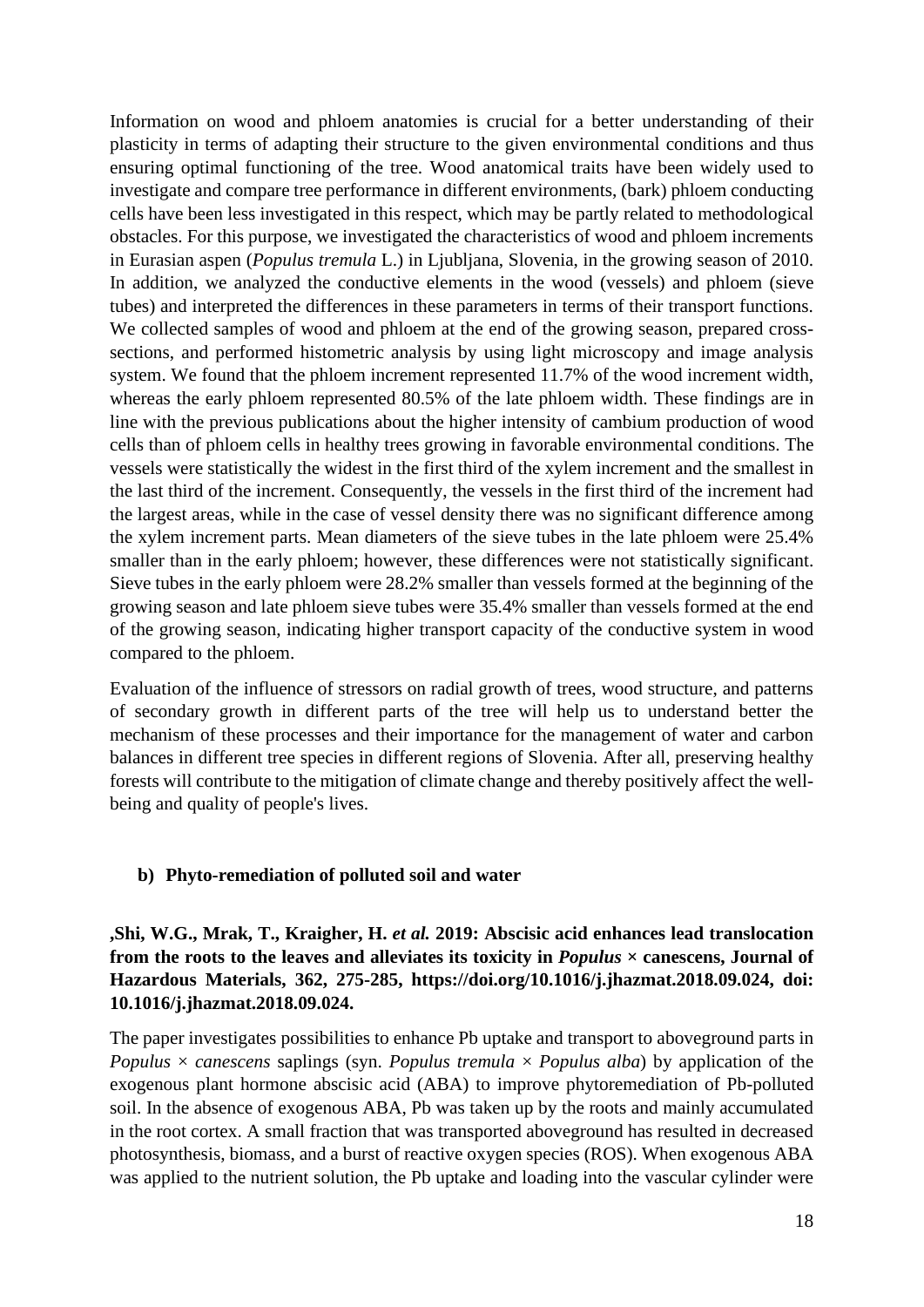enhanced and higher amounts of Pb precipitated in leaves. Negative effects of Pb on photosynthesis, biomass, and ROS production were partly alleviated by the application of exogenous ABA. Exogenous ABA stimulated transcription of genes involved in the Pb uptake, transport, and detoxification.

### **Istenič, T., Božič, G.** *et al.* **2017: Growth dynamic of three different white willow clones used in a zero-discharge wastewater treatment system in the sub-Mediterranean region: an early evaluation. Desalination and water treatment, 91: 260-267.**

Willows can be used for treatment and reuse of municipal wastewater in the so-called evapotranspirative willow systems (EWS). The EWS is constructed as a watertight basin filled with soil and planted with willows. Municipal wastewater is first treated in a sedimentation tank and then fed to the EWS where all inflow wastewater is used for willow growth and evaporation. EWSs are in practical use in northern Europe for onsite treatment of domestic wastewater in sensitive areas with strict discharge limits for treated water and in areas where there is no recipient water body or percolation is limited due to low soil permeability. Because there is no outflow to the environment, EWSs enable closing material loops and reuse of water for biomass production and evapotranspiration. Evapotranspiration of wastewater on the site of its production enables the cycling of water on a local level and enables the reduction of the heat island effect.



Figure 2: Pilot evapotranspirative willow system for treatment of municipal wastewater in Ajdovščina, Slovenia (Photo: Darja Istenic)

The transfer of EWS to the climatic conditions of Slovenia and research of water balance and material loops in EWS were topics of two national research projects: Z2-6751 'Development and efficiency of evapotranspirative system with zero emissions for closing wastewater material flows' and J2-8162 'Closing material flows by wastewater treatment with green technologies'. The research has been carried out on a pilot EWS constructed in Ajdovščina, Slovenia  $(45^{\circ}52'32''N 13^{\circ}54'20''E)$  since 2016. The pilot EWS was planted with indigenous white willow 'V 160' (*S. alba*) and two of its hybrids: 'V 052' (*S. alba* var. *calva*  $\times$  *S. alba*) and 'V 093' (*S.*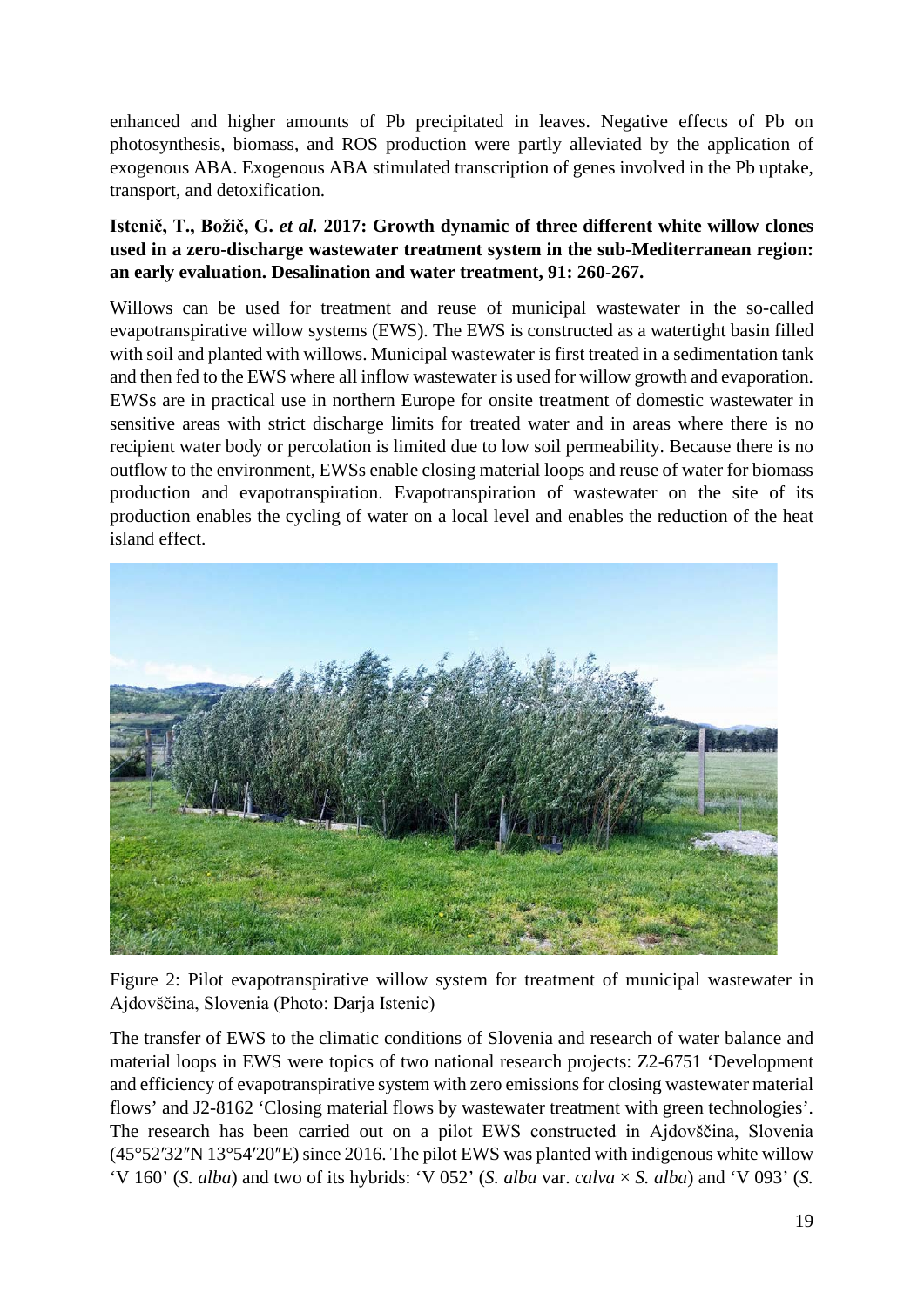$alba \times S$ . *alba* var. *vitellina*)  $\times S$ . *alba*. The willows were planted in November 2015 as oneyear old trees and were cut back to 10 cm above ground level in February 2016 to promote the development of the multi-stemmed coppice. In the first vegetative period, the willows grew from 0 to 2.5-2.6 m and the biomass production was estimated to 3.2-4.4 t DM ha<sup>-1</sup> while in the second vegetative period the growth was boosted: the trees reached  $4.3-4.8$  m and the  $1<sup>st</sup>$ rotation (2017) yielded  $34\pm7$ ,  $38\pm18$  and  $38\pm4$  t DM ha<sup>-1</sup>, for 'V 160', 'V 052' and 'V 093', respectively (Istenič et al. 2017). The conversion of wastewater to willow biomass was estimated to 2.6 $\pm$ 0.4 kg of biomass per m<sup>3</sup> of wastewater with no significant difference between the clones for the 1st rotation.

Evapotranspiration of the system was relatively low during the first vegetative season  $(534\pm18)$ mm) due to the trees were young and the canopies and root system were not yet well established and increased significantly in the second vegetative season, namely to 1165±66 mm (reference evapotranspiration ETr 1032 mm).

In the framework of national and international research projects, the monitoring and research of the pilot EWS will continue also in the following years to evaluate the changes in water and nutrient balance with the system's age and between different clones of white willow. EWS will also be evaluated as a green technology for climate mitigation in rhe urban and peri-urban environment as they enable shading and cooling by evapotranspiration.

# **III. GENERAL INFORMATION**

### **1. Administration and Operation of the National Poplar Commission or equivalent Organization**

The Republic of Slovenia became a Contracting Party to the Convention Placing the International Poplar Commission (IPC) within the Framework of FAO on May 25, 2000. In response to the invitation from the IPC Secretary on December 18, 2013, the Scientific Board of the Slovenian Forestry Institute appointed a representative of the National Poplar Commission of Slovenia on December 20, 2013. In the framework of official cooperation, the promotion and exchange of ideas and materials between IPC, research workers, producers, and landowners are carried out.

IPC has been undergoing a comprehensive institutional reform since September 2012, including a wider range of fast-growing genera/species with similar attributes to poplars and willows in terms of industry and energy uses and environmental applications. In the period under review, the reform was presented and discussed at the Committee of Forestry (COFO) in 2018. Slovenian representative Mr. T. Remic, Ministry of Agriculture, Forestry and Food, took part at the Special Session to vote on the proposed amendments to the Convention Placing in IPC within the framework of FAO on July 19, 2018, in coordination with the National Poplar Commission. At the session, the vote was postponed for further internal consultations. Slovenian IPC focal point Dr. G. Bozic was nominated by the Ministry of Agriculture, Forestry and Food of Republic Slovenia to represent Slovenia in the vote on the proposed amendments to the Convention Placing in IPC within the framework of FAO. Slovenia confirmed the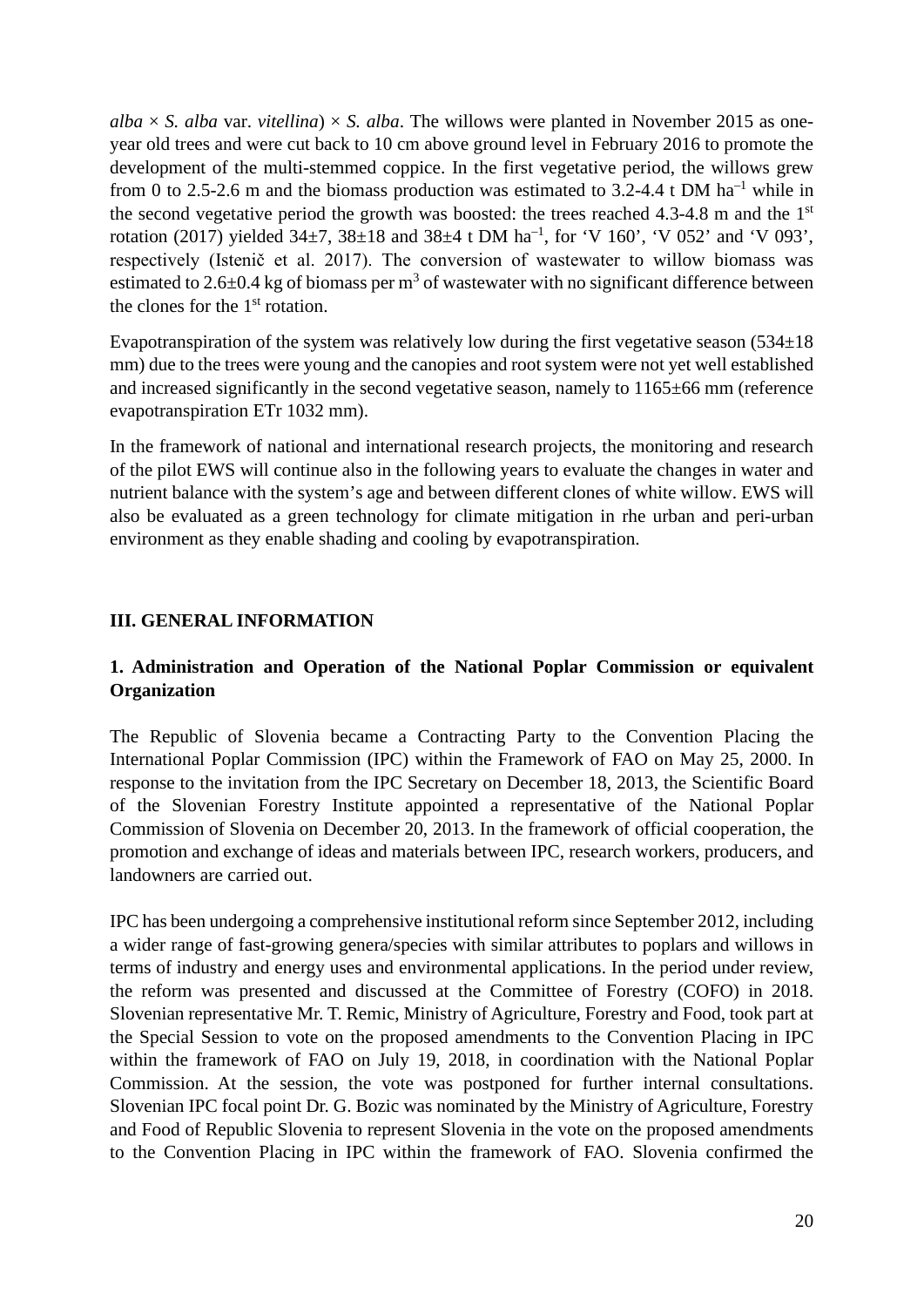proposed amendments to the Convention Placing in IPC within the framework of FAO on the Special Session of IPC, held at FAO headquarters in Rome, Italy, February 6, 2019.

Slovenian IPC focal point participated at the 3<sup>rd</sup> meeting of the Hungarian-Slovenian forestry working group held in Hungary in October 2019 and presented the overview of work on joint European scientific applied projects and programs in the field of forest genetic resources regarding the development of the forest genetic monitoring - LIFEGENMON, building resilience into riparian forests – REFOCuS, and EUPOP Europe-wide collaborative testing of poplar clones for short rotation coppice culture.

# **2. Literature**

Publications on poplars, willows, and other fast-growing trees issued in the period under review (2016-2019) including technical papers presented at meetings, congresses, etc.

# **Poplars and willows**

Publication year 2016

ARAVANOPOULOS, Filipos, WESTERGREN, Marjana, BOŽIČ, Gregor, FINŽGAR, Domen, BALLIAN, Dalibor, VESELIČ, Živan, KONNERT, Monika, KRAIGHER, Hojka, et al., 2016. On the demarcation of forest genetic monitoring regions. In: Abstract book : IUFRO genomics & forest tree genetics, Arachon, France, p.107. [https://colloque.inra.fr/iufro2016/Media/Fichier/Abstract\\_book\\_IUFRO\\_2016.](https://colloque.inra.fr/iufro2016/Media/Fichier/Abstract_book_IUFRO_2016)

BOŽIČ, Gregor, 2016. Poplars and willows in Slovenia: report of the National Poplar Commission: time period: 2012-2015. Ljubljana: Poplar Commission of the Republic of Slovenia, 14p. [http://www.fao.org/forestry/447640b9ae9686b8739401695396d139afc14b.pdf.](http://www.fao.org/forestry/447640b9ae9686b8739401695396d139afc14b.pdf)

BOŽIČ, Gregor, 2016. Questionnaire on Poplars and Willows 2012-2015. International Poplar Commision. [http://www.fao.org/forestry/447650fad7d5e410bfdc96b3c820cbacdc9ece.pdf.](http://www.fao.org/forestry/447650fad7d5e410bfdc96b3c820cbacdc9ece.pdf)

BOŽIČ, Gregor, 2016. Prvi nasad z avtohtonim črnim topolom v Sloveniji. Berek: projektni obveščevalec, 6, 2pp. [http://goformura.gozdis.si/wp](http://goformura.gozdis.si/wp-content/uploads/2016/04/Novicnik_GoForMura_nr.6_04032016.pdf)[content/uploads/2016/04/Novicnik\\_GoForMura\\_nr.6\\_04032016.pdf.](http://goformura.gozdis.si/wp-content/uploads/2016/04/Novicnik_GoForMura_nr.6_04032016.pdf)

BOŽIČ, Gregor, 2016. Sadili ga bodo še več: obmurski rastlinski svet. Vestnik, p.16.

BOŽIČ, Gregor, KOVAČ, Štefan, 2016. Obnova sestojev s sadnjo avtohtonih listavcev in odstranjevanje tujerodnih invazivnih vrst. In: FERREIRA, Andreja (ed.). GoForMura: upravljanje gozdnih habitatnih tipov in vrst v izbranih območjih Natura 2000 ob Muri, (Studia Forestalia Slovenica, 149, 62-65, [http://doi.org/10.20315/SFS.149,](http://doi.org/10.20315/SFS.149) doi: [10.20315/SFS.149.](https://doi.org/10.20315/SFS.149)

DEBELJAK, Marko, FICKO, Andrej, BRUS, Robert, 2016. Assessment of vulnerability of native tree species to invasive alien species : the case of Black poplar (Populus nigra L.). In: JURC, Maja (er.). Invasive alien species in forests and their impact on the sustainable use of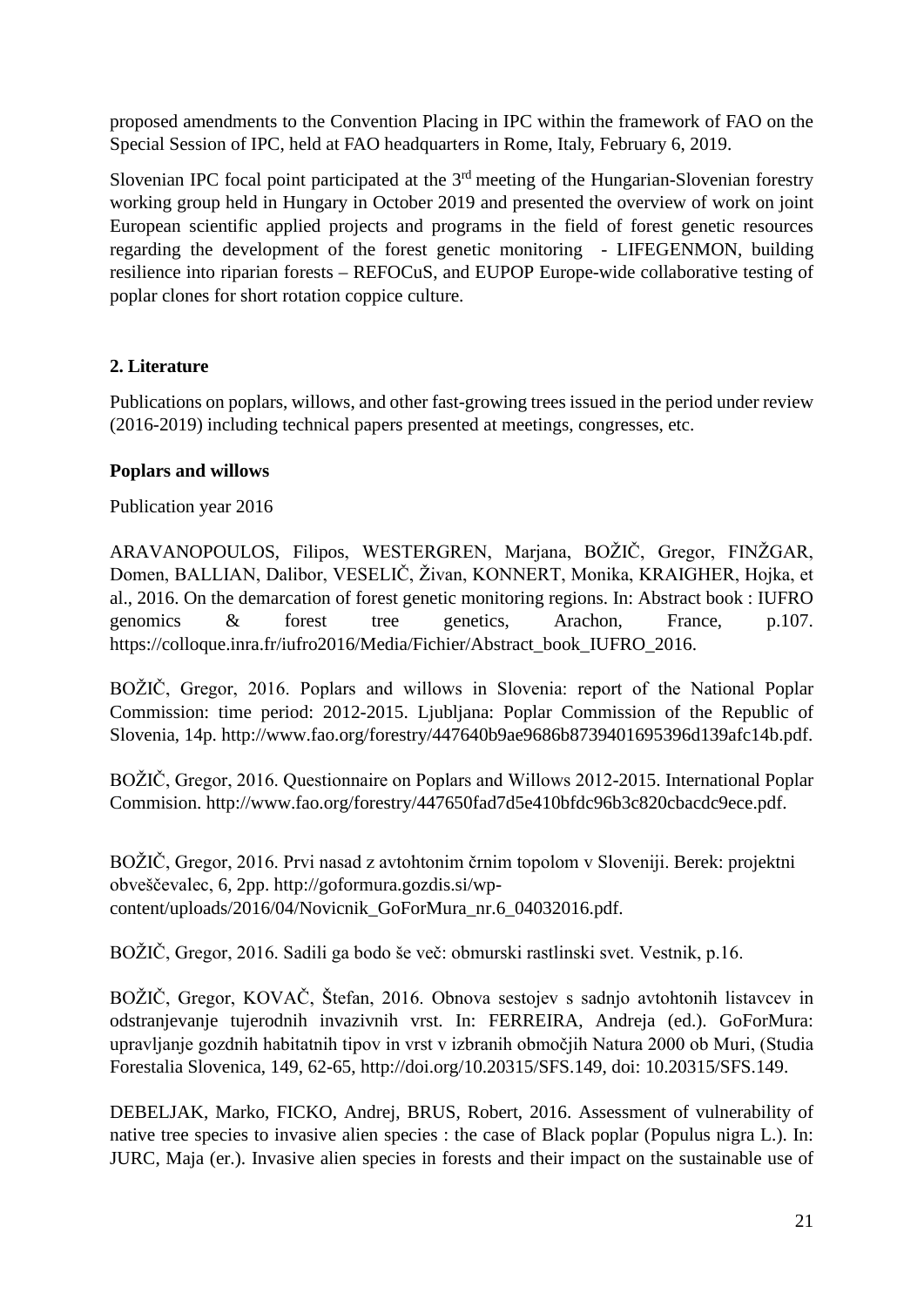forest resources: lectures presented at the conference with international participation. Ljubljana: Biotehniška fakulteta, Oddelek za gozdarstvo in obnovljive gozdne vire, 119-124.

KATANIĆ, Marina, GREBENC, Tine, ORLOVIĆ, Saša, MATAVULY, Milan, KOVAČEVIĆ, Branislav, BAJC, Marko, KRAIGHER, Hojka, 2016. Ectomycorrhizal fungal community associated with autochthonous white poplar from Serbia. Iforest, 9, 330-336 pp. [http://dx.doi.org/10.3832/ifor1370-008,](http://dx.doi.org/10.3832/ifor1370-008) DOI: [10.3832/ifor1370-008.](https://dx.doi.org/10.3832/ifor1370-008)

KAZANA, Vassiliki, BOŽIČ, Gregor, BRUS, Robert, LUTHAR, Zlata, et al. 2016. Public knowledge and perceptions of safety issues towards the use of genetically modified forest trees: a cross-country pilot survey. In: VETTORI, Cristina (ed.). Biosafety of forest transgenic trees: improving the scientific basis for safe tree development and implementation of EU policy directives, Forestry sciences, 82, Springer, 223-244.

KAZANA, Vassiliki, BOŽIČ, Gregor, BRUS, Robert, LUTHAR, Zlata, et al. 2016. Public attitudes towards the use of transgenic forest trees: a cross-country pilot survey. IForest, 9: 344- 353. [http://dx.doi.org/10.3832/ifor1441-008,](http://dx.doi.org/10.3832/ifor1441-008) doi: [10.3832/ifor1441-008.](https://doi.org/10.3832/ifor1441-008)

ISTENIČ, Darja, BOŽIČ, Gregor, ARIAS, Carlos A., GRIESSLER BULC, Tjaša, 2016. Zerodischarge wastewater treatment system for biomass production. Conference proceedings. 13th IWA Specialized Conference on Small Water and Wastewater Systems and 5th IWA Specialized Conference on Resources-Oriented Sanitation, Athens, Greece. Athens: IWA - the International Water Association.

ISTENIČ, Darja, PINTAR, Marina, ARIAS, Carlos A., GRIESSLER BULC, Tjaša, 2016. Evapotranspirative willow systems for wastewater reuse - start-up operation. In: GAJEWSKA, Magdalena (Ed.). ICWS 2016. 15th IWA International Conference on Wetland Systems for Water Pollution Control, Gdansk, Polska. Gdansk: Gdansk University of Technology, Faculty of Civil and Environment Engineering, 307-317.

ISTENIČ, Darja, 2016. Willow systems in sub-Mediterranean climate: lecture at Aarhus University, 17. 9. 2016.

KOVAČ, Štefan, BOŽIČ, Gregor, 2016. Obnova gozdov ob Muri: [predstavljeno na delavnici projekta GoForMura "Vključevanje deležnikov v izdelavo upravljavskih načrtov za izbrani območji Natura 2000 ob Muri," Srednja Bistrica.

KOVAČ, Štefan, BOŽIČ, Gregor, 2016. Opravljeni varstveni ukrepi na terenu: predavanje na zaključni konferenci projekta "Upravljanje z izbranimi gozdnimi območji Natura 2000 ob Muri - GoForMura," Radenci. [http://goformura.gozdis.si/wp-content/uploads/2016/10/Program](http://goformura.gozdis.si/wp-content/uploads/2016/10/Program-dogodka_28.11.2016.pdf)[dogodka\\_28.11.2016.pdf.](http://goformura.gozdis.si/wp-content/uploads/2016/10/Program-dogodka_28.11.2016.pdf)

MRAK, Tanja, GRIČAR, Jožica, KRAIGHER, Hojka, 2016. Atlas of woody plant roots: morphology and anatomy with special emphasis on fine roots, (Studia Forestalia Slovenica, 147). 1st ed. Ljubljana: Slovenian Forestry Institute, The Silva Slovenica Publishing Centre, 2016. 118 p., [http://eprints.gozdis.si/1666/,](http://eprints.gozdis.si/1666/) [http://dx.doi.org/10.20315/SFS.147.](http://dx.doi.org/10.20315/SFS.147)

Publication year 2017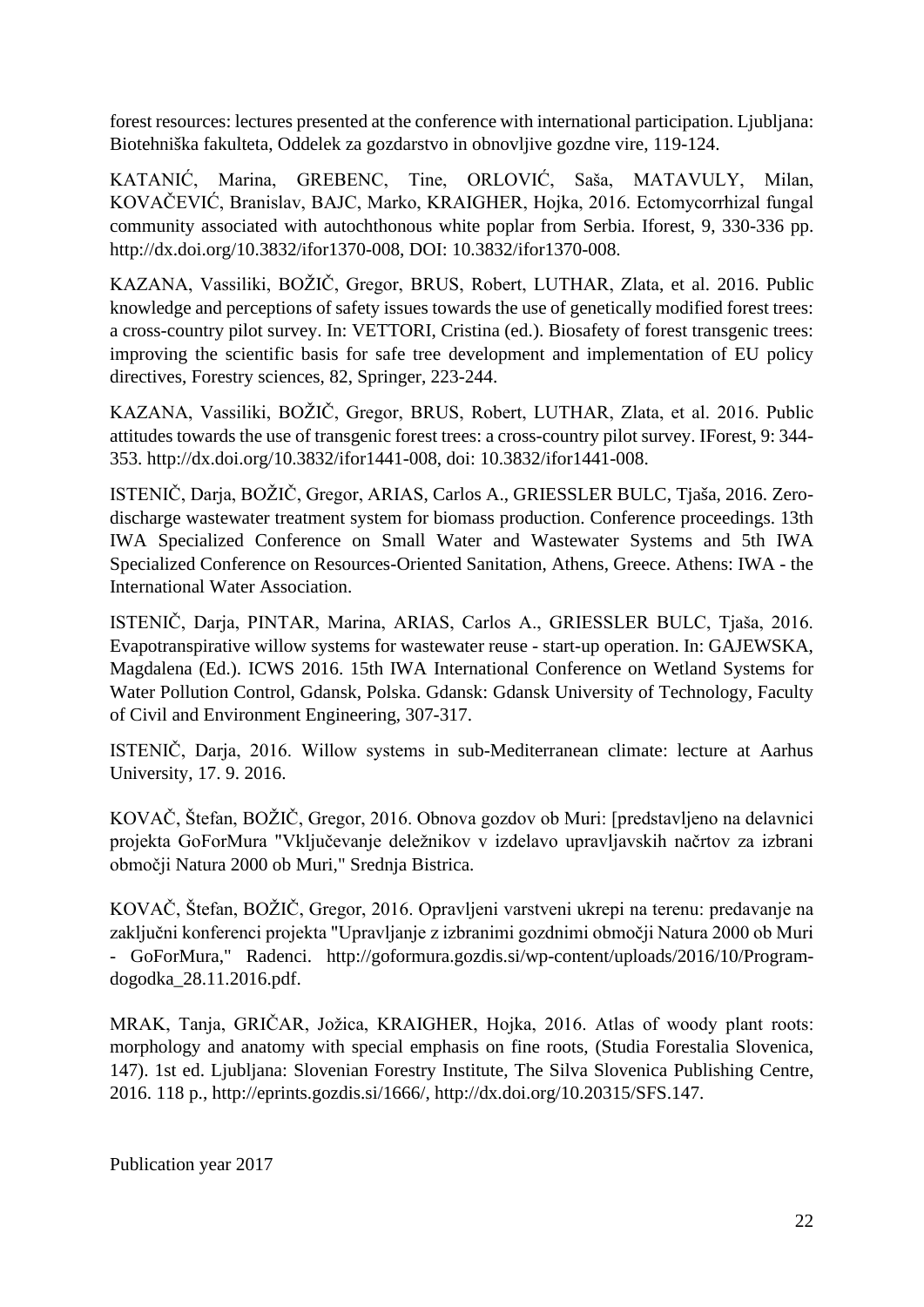AMBROŽIČ, Špela, BOŽIČ, Gregor, DE GROOT, Maarten, FERREIRA, Andreja, GREGORC, Tatjana, HÖNIGSFELD ADAMIČ, Marjana, JAPELJ, Anže, KAPLA, Andrej, KOVAČ, Marko, KOVAČ, Štefan, KUTNAR, Lado, LEVANIČ, Tom, MALI, Boštjan, MARINŠEK, Aleksander, MAZEJ, Zdenka, OGRIS, Nikica, PLANINŠEK, Špela, SKUDNIK, Mitja, TRIGLAV BREŽNIK, Gabrijela, VOCHL, Saša, VREZEC, Al, FERREIRA, Andreja, 2017. GoForMura: upravljanje poplavnih gozdov v območjih Natura 2000 ob Muri. Silva Slovenica, Gozdarski inštitut Slovenije, 32p.

AMBROŽIČ, Špela, BOŽIČ, Gregor, DE GROOT, Maarten, FERREIRA, Andreja, GREGORC, Tatjana, HÖNIGSFELD ADAMIČ, Marjana, JAPELJ, Anže, KAPLA, Andrej, KOVAČ, Marko, KOVAČ, Štefan, KUTNAR, Lado, LEVANIČ, Tom, MALI, Boštjan, MARINŠEK, Aleksander, MAZEJ, Zdenka, OGRIS, Nikica, PLANINŠEK, Špela, SKUDNIK, Mitja, TRIGLAV BREŽNIK, Gabrijela, VOCHL, Saša, VREZEC, Al, FERREIRA 2017. GoForMura: upravljanje poplavnih gozdov v območjih Natura 2000 ob Muri. Založba Silva Slovenica, Gozdarski inštitut Slovenije, [http://sl.gozdis.si/data/publikacije/72\\_Brosura\\_GIS\\_\(e\\_razlicica\).pdf,](http://sl.gozdis.si/data/publikacije/72_Brosura_GIS_(e_razlicica).pdf) <https://doi.org/10.20315/SilvaSlovenica.0007>

BAJC, Marko, BOŽIČ, Gregor, ŠTUPAR, Barbara, HRENKO, Melita, KRAIGHER, Hojka 2017. Preizkus primernosti različnih tkiv topolov (*Populus*) za molekularno genetske analize : Internal Expertise. Ljubljana: Gozdarski inštitut Slovenije, 5p.

ISTENIČ, Darja, BOŽIČ, Gregor, ARIAS, Carlos A., GRIESSLER BULC, Tjaša, 2017. Growth dynamic of three different white willow clones used in a zero-discharge wastewater treatment system in the sub-Mediterranean region: an early evaluation. Desalination and water treatment, 91: 260-267.

ISTENIČ, Darja, ARIAS, Carlos A., GRIESSLER BULC, Tjaša, 2017. Performance of evapotranspirative willow system in first vegetation season. In: STEIN, Otto R. (Ed.), GAGNON, Vincent (Ed.). Book of abstracts: WETPOL 2017. 7th International Wetland Pollutant Dynamics and Control (WETPOL) Symposium, Big Sky, Montana, Big Sky: Constructed Wetland Association, 78-79.

KOVAČ, Marko, MALI, Boštjan, SKUDNIK, Mitja, BOŽIČ, Gregor, KUTNAR, Lado, MARINŠEK, Aleksander, DE GROOT, Maarten, OGRIS, Nikica, JURC, Dušan, KOVAČ, Štefan, KOVAČ, Štefan, BELAK, Danilo, KELENC, Janja, HÖNIGSFELD ADAMIČ, Marjana, GREGORC, Tatjana, TRIGLAV BREŽNIK, Gabrijela, MAZEJ, Zdenka, FERREIRA, Andreja, 2017. Upravljavski načrt za Natura 2000 študijsko območje Gornja Bistrica: predlog. In: KOVAČ, Marko (Ed.), FERREIRA, Andreja (Ed.). Vzorčni upravljavski načrt za gozdna območja Natura 2000: primer poplavnih gozdov ob Muri. Ljubljana: Gozdarski inštitut Slovenije, 26 p.

KOVAČ, Marko, MALI, Boštjan, SKUDNIK, Mitja, BOŽIČ, Gregor, KUTNAR, Lado, MARINŠEK, Aleksander, DE GROOT, Maarten, OGRIS, Nikica, JURC, Dušan, KOVAČ, Štefan, KOVAČ, Štefan, BELAK, Danilo, KELENC, Janja, HÖNIGSFELD ADAMIČ, Marjana, GREGORC, Tatjana, TRIGLAV BREŽNIK, Gabrijela, MAZEJ, Zdenka, FERREIRA, Andreja, 2017. Upravljavski načrt za Natura 2000 študijsko območje Murska šuma: predlog. In: KOVAČ, Marko (Ed.), FERREIRA, Andreja (Ed.). Vzorčni upravljavski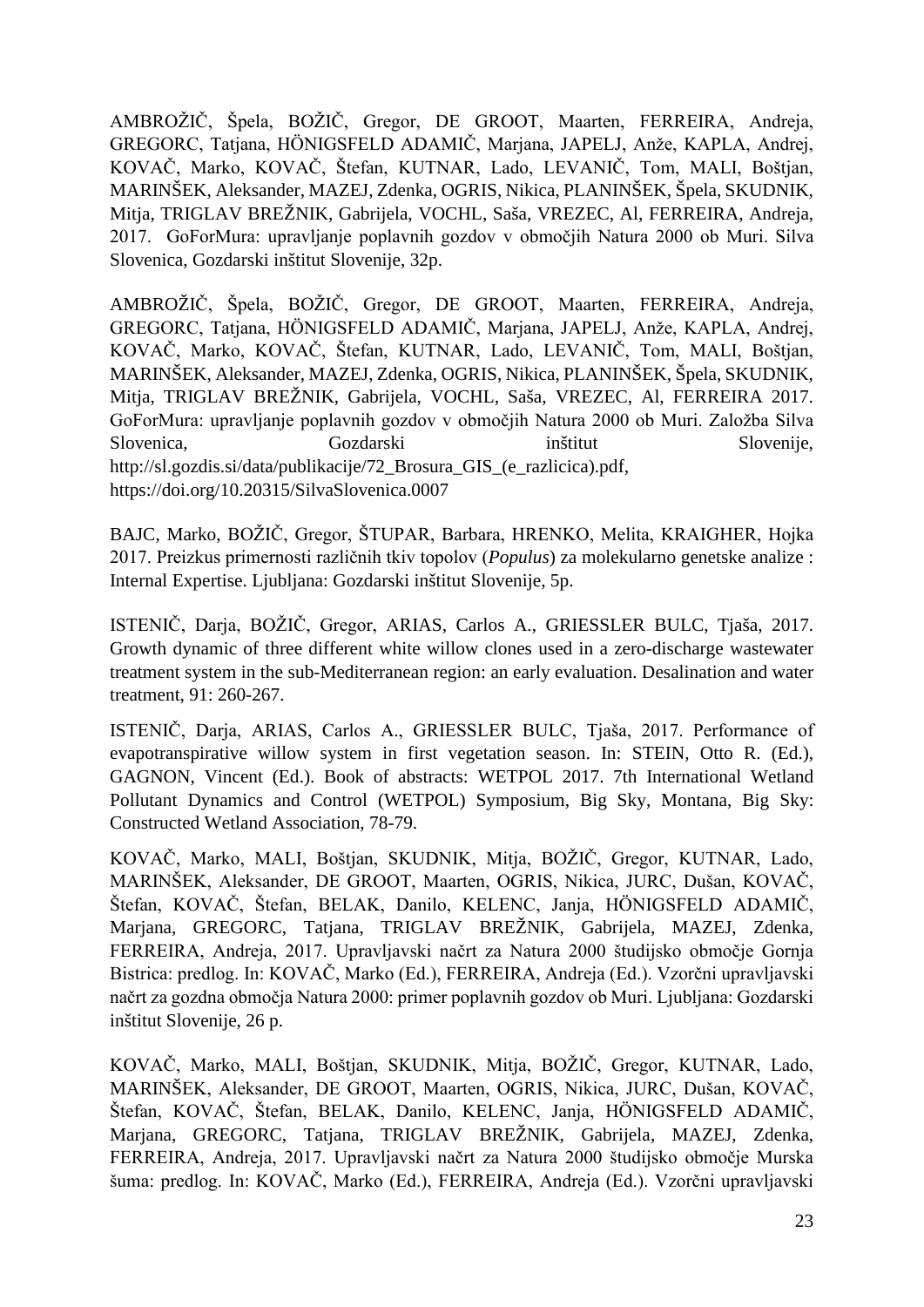načrt za gozdna območja Natura 2000: primer poplavnih gozdov ob Muri. Ljubljana: Gozdarski inštitut Slovenije, 30p.

MRAK, Tanja, ŠTRAUS, Ines, HRENKO, Melita, KRAIGHER, Hojka, HOSHIKA, Yasutomo, PAOLETTI, Elena, 2017. Belowground response of ozone sensitive poplar clone to increased levels of tropospheric ozone in combination with different levels of N and P: partial report: root biomass and morphology of fine root system. Ljubljana: Slovenian Forestry Institute, 9p.

VILHAR, Urša, BOŽIČ, Gregor, DE GROOT, Maarten, FERLAN, Mitja, FLAJŠMAN, Katarina, HAUPTMAN, Tine, JAPELJ, Anže, JURC, Dušan, KUTNAR, Lado, LEVANIČ, Tom, MARINŠEK, Aleksander, OGRIS, Nikica, SINJUR, Iztok, SKUDNIK, Mitja, VERLIČ, Andrej, VOCHL, Saša, ŽLINDRA, Daniel, SIMONČIČ, Primož, 2017. Monitoring of urban forests within the frame-work of Life+ project EMoNFUr. In: VILHAR, Urša (Ed.), ŽLINDRA, Daniel (Ed.): *30 years of forest monitoring in Slovenia*. Studia Forestalia Slovenica, Slovenian Forestry Institute, The Silva Slovenica Publishing Centre. 156, 34-45. [https://doi.org/10.20315/SFS.156.](https://doi.org/10.20315/SFS.156)

### Publication year 2018

BORTIER, Michiel F., ANDIVIA, Enrique, GENON, José G., GREBENC, Tine, DECKMYN, Gabrielle I., 2018. Towards understanding the role of ectomycorrhizal fungi in forest phosphorus cycling: a modelling approach. Central European Forestry Journal, 64, 2, 79-95. [https://doi.org/10.1515/forj-2017-0037,](https://doi.org/10.1515/forj-2017-0037) DOI: [10.1515/forj-2017-0037.](https://dx.doi.org/10.1515/forj-2017-0037)

ISTENIČ, Darja, ARIAS, Carlos A., PAVLIHA, Gaja, GRIESSLER BULC, Tjaša, 2018. Evapotranspiration and biomass production in a willow system under sub-Mediterranean climate. Conference proceedings. 16th IWA International Conference on Wetland Systems for Water Pollution Control, Valencia, Spain. Valencia: International Water Association, 587-590.

MRAK, Tanja, GRIČAR, Jožica, HOSHIKA, Yasutomo, PAOLETTI, Elena, KRAIGHER, Hojka, 2018. Belowground response of ozone sensitive poplar clone to increased levels of tropospheric ozone in combination with different levels of N and P: partial report 2: root anatomy. Ljubljana, Slovenian Forestry Institute, 11p.

SULZBACHER, Marcelo Aloisio, GREBENC, Tine, BEVILACQUA, Caroline B., STEFFEN, Ricardo Bemfica, COELHO, Gilberto, SILVEIRA, Andressa O., JACQUES, Rodrigo J. S., ANTONIOLLI, Zaida Ines, 2018. Co-invasion of ectomycorrhizal fungi in the Brazilian Pampa biome. Applied soil ecology, 130, 194-201. [https://doi.org/10.1016/j.apsoil.2018.06.007,](https://doi.org/10.1016/j.apsoil.2018.06.007) DOI: [10.1016/j.apsoil.2018.06.007.](https://dx.doi.org/10.1016/j.apsoil.2018.06.007)

WESTERGREN, Marjana, BOŽIČ, Gregor, 2018. Resilient riparian forests as ecological corridors in the Mura-Drava-Danube Biosphere Reserve: predstavljeno na pripravljalnem sestanku za potrebe priprave gradiv za 27. zasedanje Stalne slovensko-avstrijske komisije za Muro s poudarkom na novo uveljavljenem UNESCO Donava Drava Mura biosfernem rezervatu in aktualnih projektih v čezmejnem porečju Mure, sofinanciranih iz EU programov, Ljubljana, Direkcija RS za vode (ppt presentation).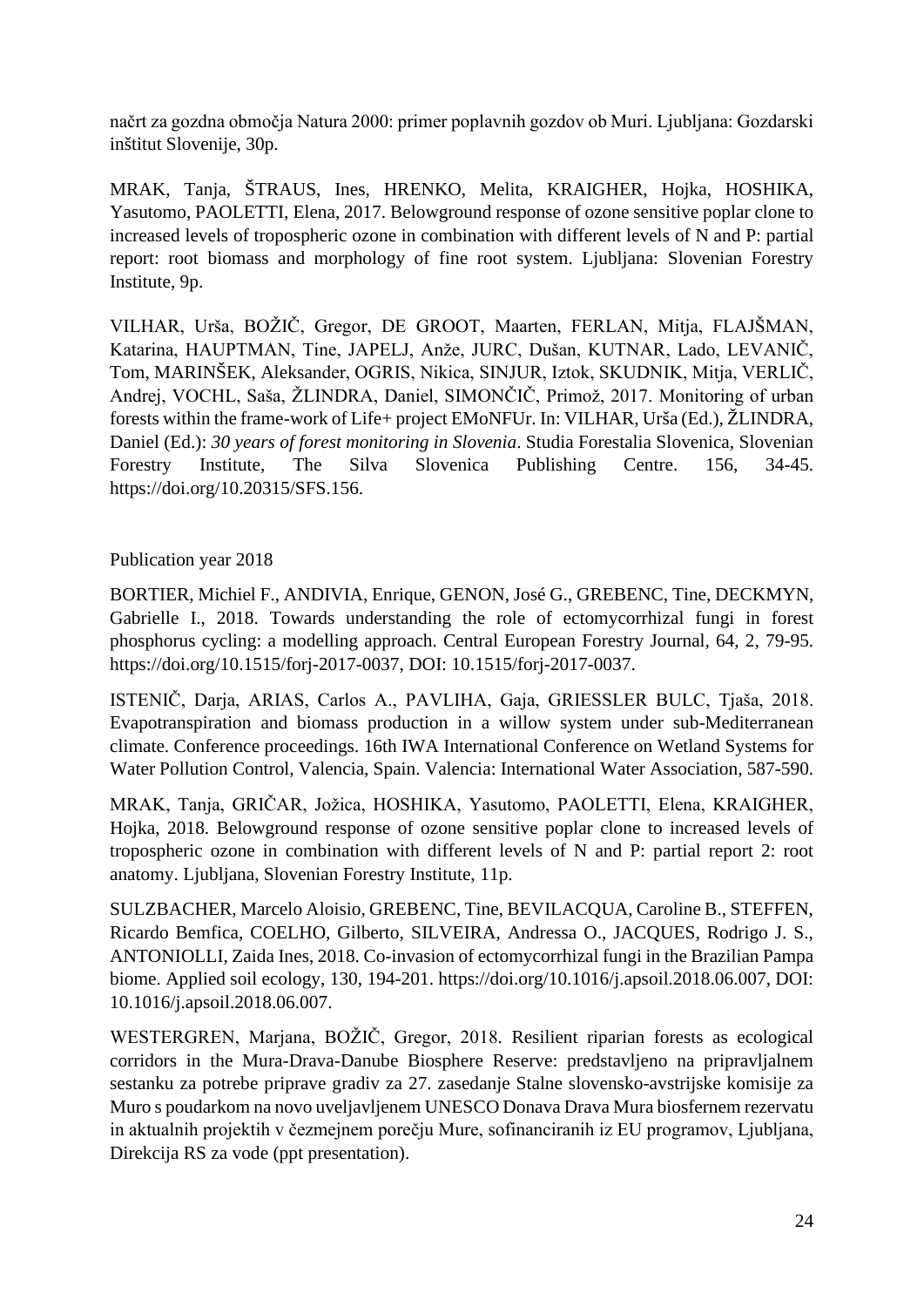Publication year 2019

GREBENC, Tine, WEI, J., UNUK, Tina, SULZBACHER, Marcelo Aloisio, JABEEN, Sana, KHALID, Abdul Nasir, KARADELEV, Mitko, 2019. Truffles diversity in alpine regions. In: *ICOM 10: Abstract book*. 10th International Conference on Mycorrhiza (ICOM 10) "Mycorrhizae for Sustainable World", Merida, Mexico, p. 208. [http://www.icom10.org/index.php/abstracts.](http://www.icom10.org/index.php/abstracts)

GRIČAR, J., 2019. Characteristics of wood and phloem increments in Eurasian aspen (*Populus tremula* L.). Folia Biologica et Geologica, 60, 2: 5-14.

ISTENIČ, Darja, PINTAR, Marina, ARIAS, Carlos A., GRIESSLER BULC, Tjaša, 2019. Water balance in evapotranspirative willow system. In: ARIAS, Carlos A. (Ed.). Book of abstracts: WETPOL 2019. 8th International Symposium on Wetland Pollutant Dynamics and Control, Aarhus: Aarhus University, p.299.

ISTENIČ, Darja, ATANASOVA, Nataša, KRIVOGRAD-KLEMENČIČ, Aleksandra, PROSENC, Franja, GRIESSLER BULC, Tjaša, 2019. Evaluation and cost-efficiency of on-site wastewater reuse systems. Book of abstracts. 3rd IWA Resource Recovery Conference, Venice, Italy, 140-141.

ISTENIČ, Darja, GRIESSLER BULC, Tjaša, CIRELLI, Giuseppe Luigi, MARZO, Alessia, MILANI, Mirco, 2019. Designing wetlands for specific applications.Biomass production. In: LANGERGRABER, Günter (Ed.), et al. Wetland technology: practical information on the design and application of treatment wetlands. London: IWA Publishing, Scientific and Technical Report Series, 27, 38-41.

ISTENIČ, Darja, GRIESSLER BULC, Tjaša, ARIAS, Carlos A., 2019. Practical information on design of specific wetland types and typical pitfalls. Willow systems. In: LANGERGRABER, Günter (Ed.), et al. Wetland technology: practical information on the design and application of treatment wetlands. London: IWA Publishing, Scientific and Technical Report Series, 27, 115-117.

KOREN, Aleksander, VEBERIČ, Simon, SEDONJA, Jožef, KALIGARIČ, Simona, BERDEN, Katja, BIRO, Andrej, VUČKO, Tadej, KOVAČ, Štefan, KELENC, Janja, BELAK, Danilo, KOVAČ, Štefan ml., TRAJBER, Drago, VAJNDORFER, Branko, KAPUN, Stanko, 2019. Action Plan for Habitat Restoration in Natura 2000 Site Mura. Zavod RS za varstvo narave, 125p.[\(https://zrsvn-varstvonarave.si/wp-](https://zrsvn-varstvonarave.si/wp-content/uploads/2019/08/coopMDD_LocalActionPlan_Akcijski-nacrt_IRSNC.pdf)

[content/uploads/2019/08/coopMDD\\_LocalActionPlan\\_Akcijski-nacrt\\_IRSNC.pdf\)](https://zrsvn-varstvonarave.si/wp-content/uploads/2019/08/coopMDD_LocalActionPlan_Akcijski-nacrt_IRSNC.pdf)

SHI, Wen-Guang, LIU, Wenzhe, YU, Wenjian, ZHANG, Yuhong, DING, Shen, LI, Hong, MRAK, Tanja, KRAIGHER, Hojka, LUO, Zhi-Bin, 2019. Abscisic acid enhances lead translocation from the roots to the leaves and alleviates its toxicity in *Populus* x canescens. Journal of hazardous materials, 362, 275-285. [https://doi.org/10.1016/j.jhazmat.2018.09.024,](https://doi.org/10.1016/j.jhazmat.2018.09.024) doi: [10.1016/j.jhazmat.2018.09.024.](https://doi.org/10.1016/j.jhazmat.2018.09.024)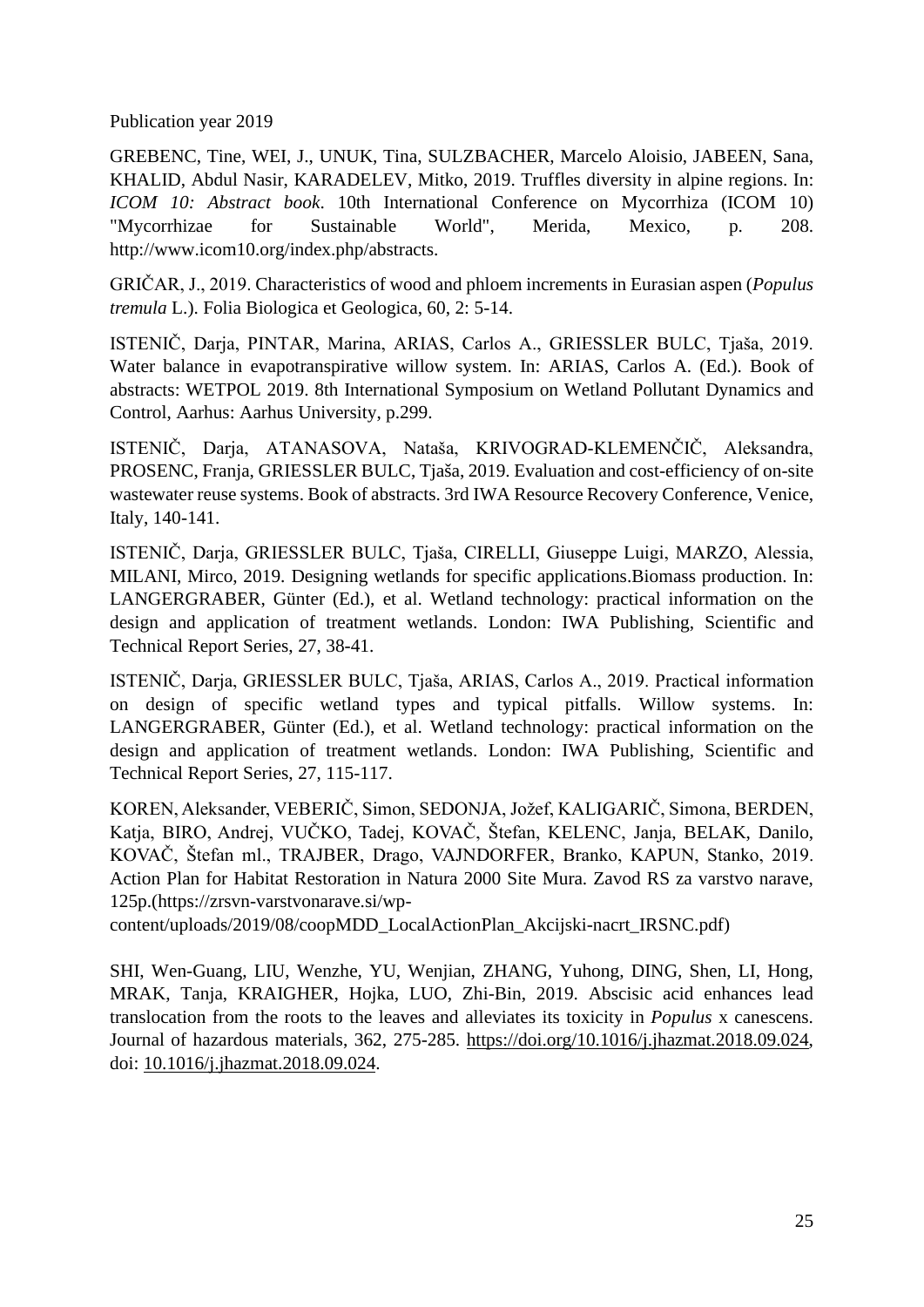#### **Other fast-growing tree species: black locust and black walnut**

Publication year 2016

BRUS, Robert, 2016. Current occurrence of non-native tree species in European forests : presented at Joint WG Meeting, COST Action FP1403, Lisabon.

BRUS, Robert. 2016. Invasive tree species in the forests of Slovenia. Urban Innovative Actions: initiative of the European Union promoting pilot projects in the field of sustainable urban development[.https://www.uia-initiative.eu/en/news-events/invasive-tree-species-forests](https://www.uia-initiative.eu/en/news-events/invasive-tree-species-forests-slovenia)[slovenia.](https://www.uia-initiative.eu/en/news-events/invasive-tree-species-forests-slovenia)

ROŽENBERGAR, Dušan, NAGEL, Thomas Andrew, BRUS, Robert, 2016. Invasive potential of black locust (*Robinia pseudoacacia*) and tree of heaven (*Ailanthus altissima*) in managed forest in Slovenia. In: JURC, Maja (Ed). Invasive alien species in forests and their impact on the sustainable use of forest resources: lectures presented at the conference with international participation. Ljubljana: Biotehniška fakulteta, Oddelek za gozdarstvo in obnovljive gozdne vire, 167-175.

UMEK, Milan, 2016. An overview of the non-native tree species cultivation in Slovenian forests : graduation thesis - university studies. Ljubljana: [http://www.digitalna-knjiznica.bf.uni](http://www.digitalna-knjiznica.bf.uni-lj.si/gozdarstvo/dn_milan_umek)[lj.si/gozdarstvo/dn\\_milan\\_umek.](http://www.digitalna-knjiznica.bf.uni-lj.si/gozdarstvo/dn_milan_umek)

Publication year 2017

RUS, Robert, FICKO, Andrej, ROŽENBERGAR, Dušan, WESTERGREN, Marjana, JARNI, Kristjan. Slovenia, 2017. In: HASENAUER, H. (Ed.) , GAZDA, A. (Ed.), KONNERT, M. (Ed.), Lapin, K. (ed.). MOHREN, F. (Ed.), SPIECKER, H. (Ed.), Van LOO, M. (Ed.)., POETZELSBERGER, E. (Ed.): Non-native tree species for European forests : Experiences, Risks and Opportunities: COST Action FP1403 NNEXT Country Reports. Joint Volume, 3rd Edotion, Vienna: Institute of Silviculture, University of Natural Resources and Life Sciences, 350-357.

#### Publication year 2018

ĐODAN, Martina, BRUS, Robert, EISOLD, Anne-Mareen, NICOLESCU, Valeriu-Norocel, ORŠANIĆ, Milan, PRATASIENE, Kristina, PERIĆ, Sanja, 2018. Non-native tree species in the viewpoint of climate change : chances and opportunities - Croatia as a case study. Šumarski list, 142, 7/8, 391-402. doi: [10.31298/sl.142.7-8.6.](https://doi.org/10.31298/sl.142.7-8.6) [https://doi.org/10.31298/sl.142.7-8.6,](https://doi.org/10.31298/sl.142.7-8.6) [https://hrcak.srce.hr/index.php?show=clanak&id\\_clanak\\_jezik=301998.](https://hrcak.srce.hr/index.php?show=clanak&id_clanak_jezik=301998)

RÉDEI, Károly, NICOLESCU, Valeriu-Norocel, VOR, Torsten, PÖTZELSBERGER, Elisabeth, BASTIEN, Jean-Charles, BRUS, Robert, BENCAT, Tibor, ĐODAN, Martina, CVJETKOVIĆ, Branislav, ROŽENBERGAR, Dušan, et al., 2018. Black locust (*Robinia pseudoacacia* L.), a non-native tree species integrated in European forests and landscapes: an overview. In: PÖTZELSBERGER, Elisabeth (Ed.). Non-native tree species for European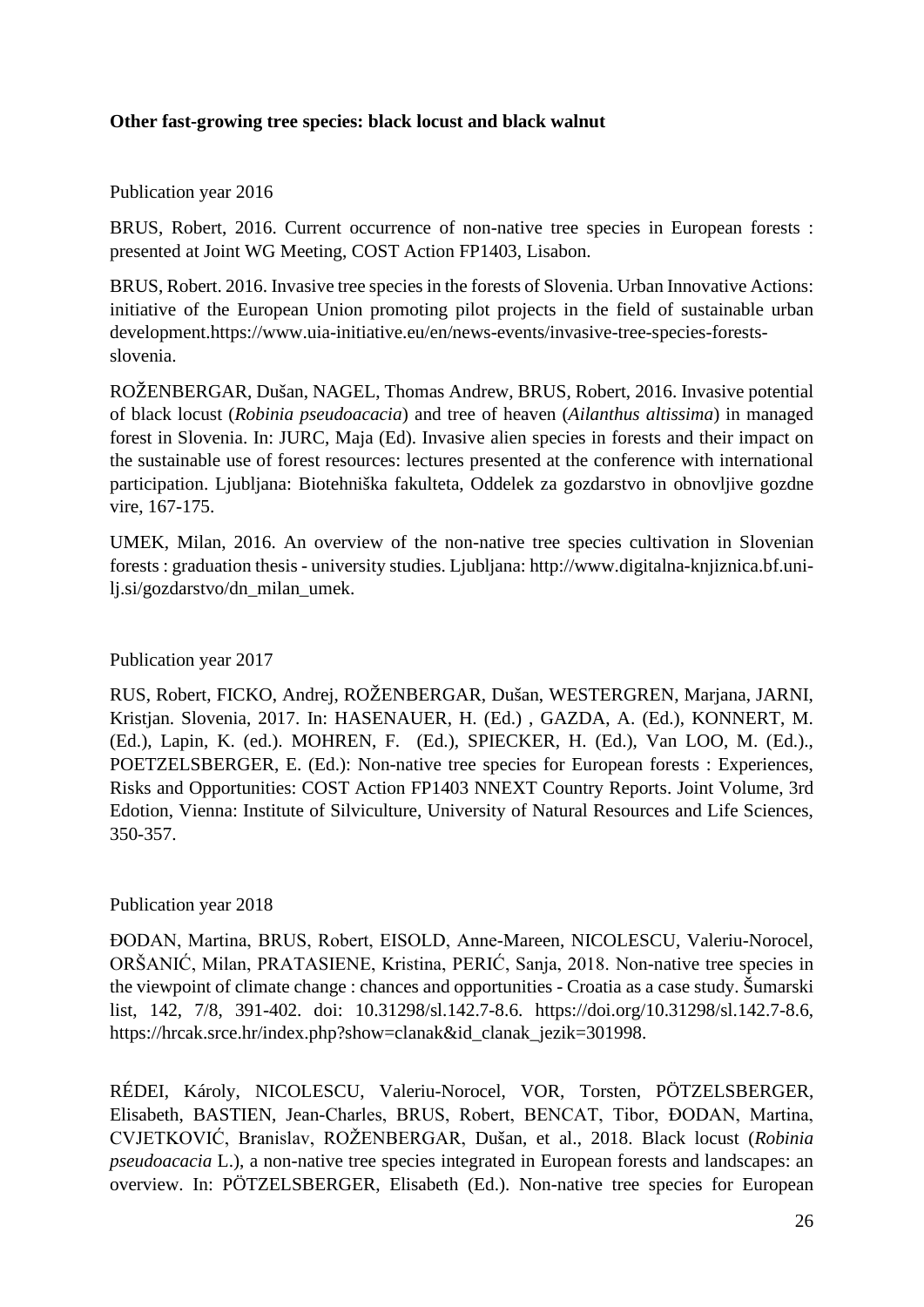forests: book of abstracts. Vienna: Institute of Silviculture, University of Natural Resources and Life Sciences, 42-43.

Publication year 2019

BAHOR, Blaž, KLOPČIČ, Matija, 2019. Black locust (*Robinia pseudoacaccia* L.) in Bela krajina: Distribution, growth, regeneration and management. Acta Silvae et Ligni, 120, 113-28.

BRUS, Robert, PÖTZELSBERGER, Elisabeth, LAPIN, Katharina, BRUNDU, Giuseppe, ORAZIO, Christophe, STRAIGYTE, Lina, HASENAUER, Hubert, 2019. Extent, distribution and origin of non-native forest tree species in Europe. Scandinavian journal of forest research, 34, 7, 533-544.

[https://doi.org/10.1080/02827581.2019.1676464,](https://doi.org/10.1080/02827581.2019.1676464) doi: [10.1080/02827581.2019.1676464.](https://doi.org/10.1080/02827581.2019.1676464)

BRUS, Robert, 2019. Tujerodne drevesne vrste v Sloveniji - priložnost tudi za slovenski gozd. Korenina, 9, 22. [http://sidg.si/index.php/korenine.](http://sidg.si/index.php/korenine)

BRUS, Robert, 2019. Robinja (*Robinia pseudoacacia* L.). Korenina, 11, 30. [http://sidg.si/index.php/korenine.](http://sidg.si/index.php/korenine)

# **3. Relations with other countries**

Poplar Commission of the Republic of Slovenia has provided cuttings of *Populus nigra* var. *italica* collected from different locations in Slovenia for an experiment established in INBO, Belgium, to investigate the genetics, epigenetics, and phenology on the fastigiate black popular cultivar/clone *Populus nigra* from different geographic regions all over Europe. The study aimed to see how the clones react to climate change.

Scientific monograph »Variability of black poplar (*Populus nigra* L.) and its preservation in Bosnia and Herzegovina« written by prof. dr. Dalibor Ballian (2017) was reviewed by the representative of the Poplar Commission of the Republic of Slovenia.

The main cooperation in the reporting period was carried out between the Slovenian Forestry Institute and research institutions, universities and nurseries in Belgium (INBO, Geraardsbergen), Croatia (Forestry Faculty, Zagreb), Bosnia and Herzegovina (Forestry Faculty, Sarajevo), Hungary (Forest Research Institute Sarvar), Germany (AWG, Teisendorf), Austria (Federal Research and Training Centre for Forests, Natural Hazards and Landscape, Vienna), Serbia [\(Institute of Lowland Forestry and Environment,](https://www.uns.ac.rs/index.php/en/institutes-centres/institutes/institute-lowland-forestry-environment) Novi Sad and Faculty of Forestry, Belgrade), Italy (Alasia Franco Vivia, Savigliano), Spain (INIA, Madrid).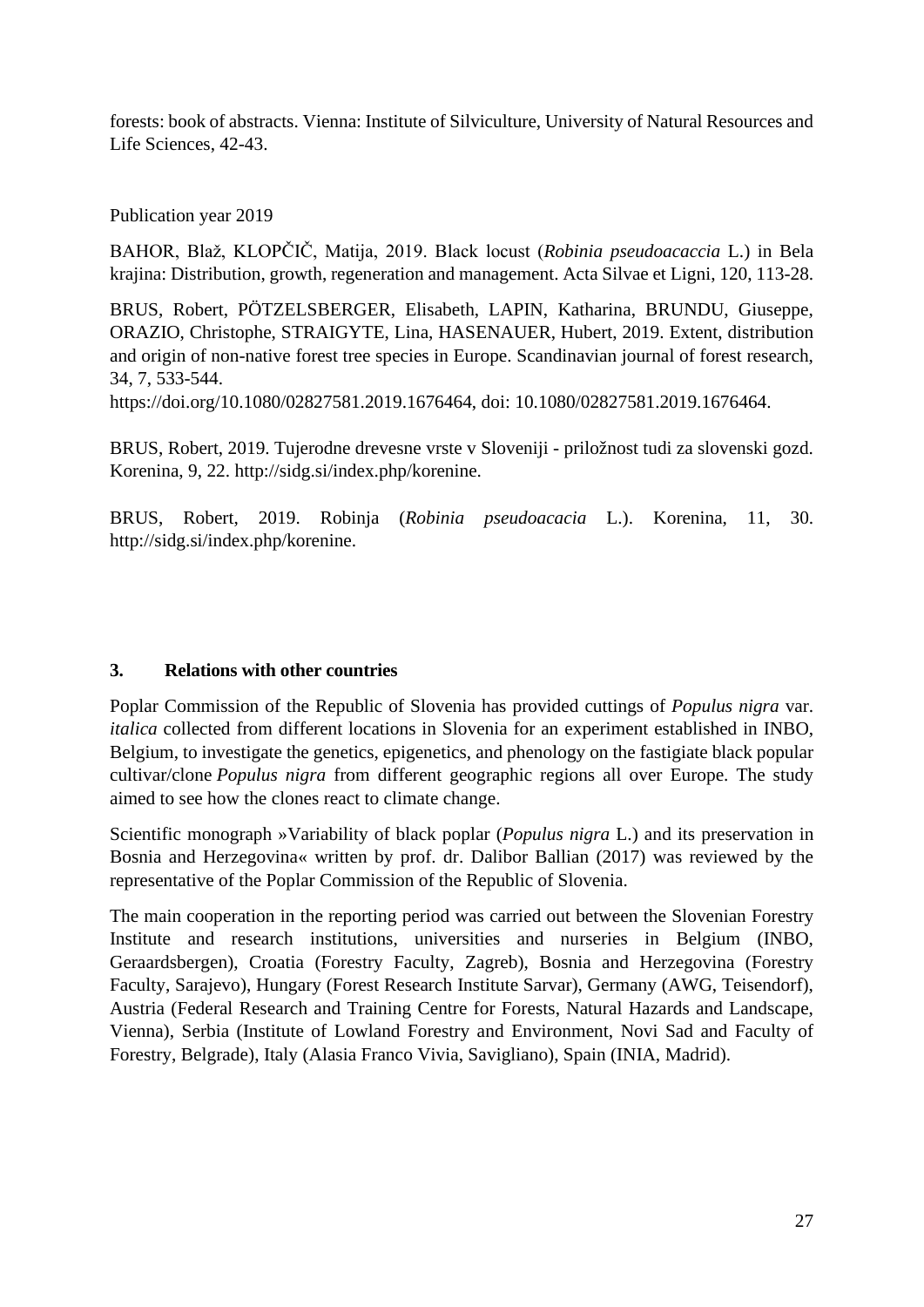#### **IV. SUMMARY STATISTICS (Questionnaire)**

The questionnaire contains data on poplars, willows, and other fast-growing trees in Slovenia and summarizes the statistics of key parameters in poplars, willows, black locust and black walnut resources, production, utilization, trade, and future trends. It is completed with data according to the Forest Information System of the Slovenia Forest Service for the year 2019. The total area is calculated based on forest stands where the growing stock of the analyzed tree species is equal or higher than  $1 \text{ m}^3$  while the production area is divided according to the wood removals structure. Data about the total removals are based on the data on the amount of felling  $(m<sup>3</sup>)$ collected by the Slovenia Forest Service in the year 2019.

Slovenia does not collect data on roundwood production on the tree species level (but only on the level of coniferous/non-coniferous trees). Therefore, data on the use of wood are based on expert assessment.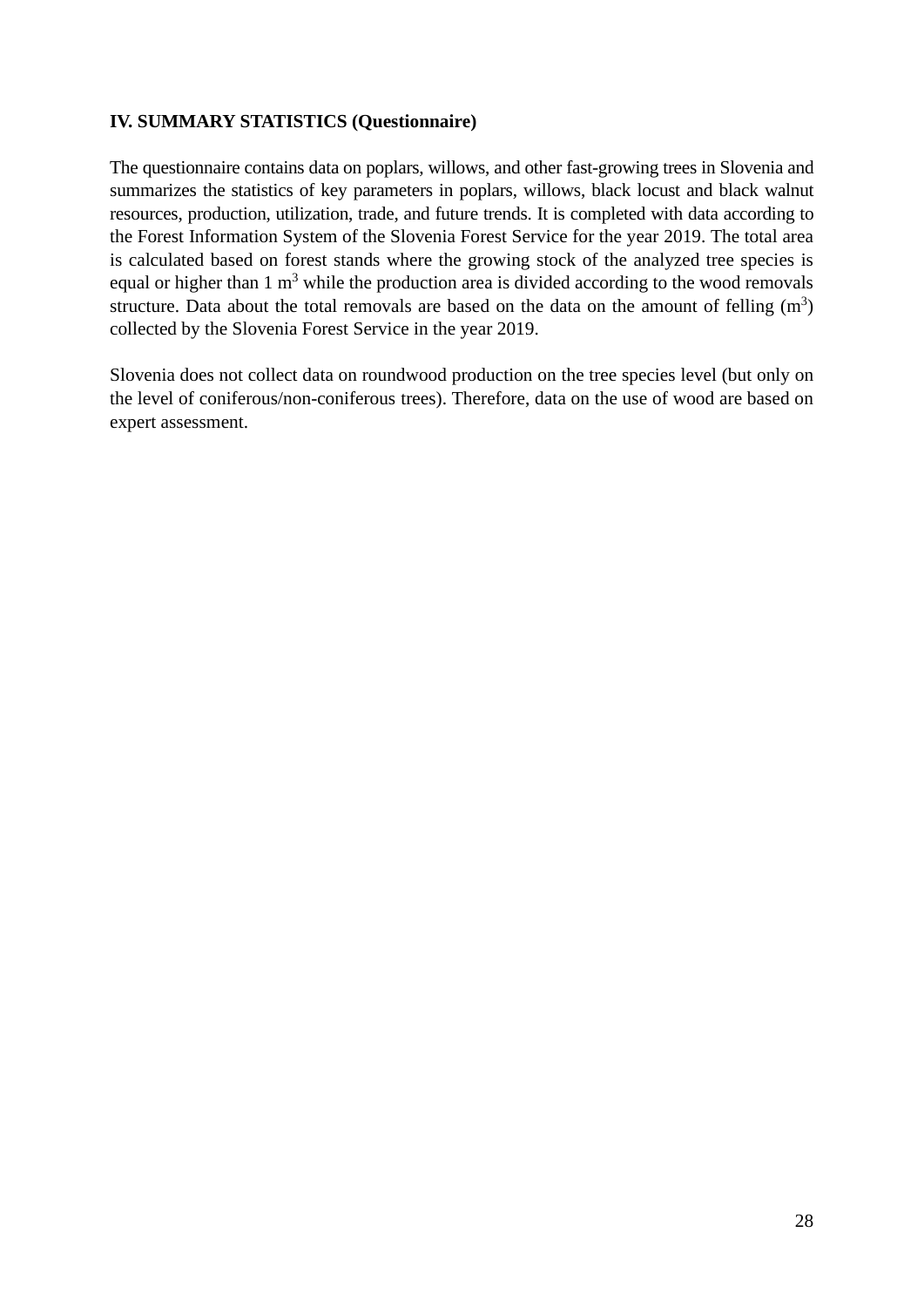Country report of the National Poplar Commission is based primarily on the specialized contributions of the following individuals and institutes:

Slovenian Forestry Institute Večna pot 2 SI-1000 Ljubljana, Slovenia <http://en.gozdis.si/>

Slovenia Forest Service Večna pot 2 SI-1000 Ljubljana, Slovenia [http://www.zgs.si/zavod\\_za\\_gozdove\\_slovenije/index.html](http://www.zgs.si/zavod_za_gozdove_slovenije/index.html)

Ministry of Agriculture, Forestry and Food Forestry and Hunting Directorate Dunajska cesta 22 SI-1000 Ljubljana, Slovenia <https://www.gov.si/en/state-authorities/ministries/ministry-of-agriculture-forestry-and-food/>

Ministry of the Environment and Spatial Planning Directorate for the Environment Nature Conservation Unit Dunajska cesta 47 [SI-1001 Ljubljana,](https://www.culture.si/en/SI-1001_Ljubljana) Slovenia [https://www.gov.si/en/state-authorities/ministries/ministry-of-the-environment-and-spatial](https://www.gov.si/en/state-authorities/ministries/ministry-of-the-environment-and-spatial-planning/)[planning/](https://www.gov.si/en/state-authorities/ministries/ministry-of-the-environment-and-spatial-planning/)

Institute of the Republic of Slovenia for Nature Conservation Regional Unit Maribor Pobreška cesta 20 SI-2000 Maribor, Slovenia http:/[/w](http://www.izvrs.si/)[ww.zrsvn.si](http://www.zrsvn.si/en/default.asp)

University of Ljubljana Faculty for Health Sciences Zdravstvena pot 5 SI-1000 Ljubljana, Slovenia https://www.uni-li.si/academies\_and\_faculties/faculties/2013071111552214/

Slovenia State Forest Enterprise Forest Management Unit Murska Sobota Ulica Arhitekta Novaka 17 SI-9000 Murska Sobota, Slovenia http:/[/w](http://www.izvrs.si/)[ww.sidg.si](http://www.zrsvn.si/en/default.asp)